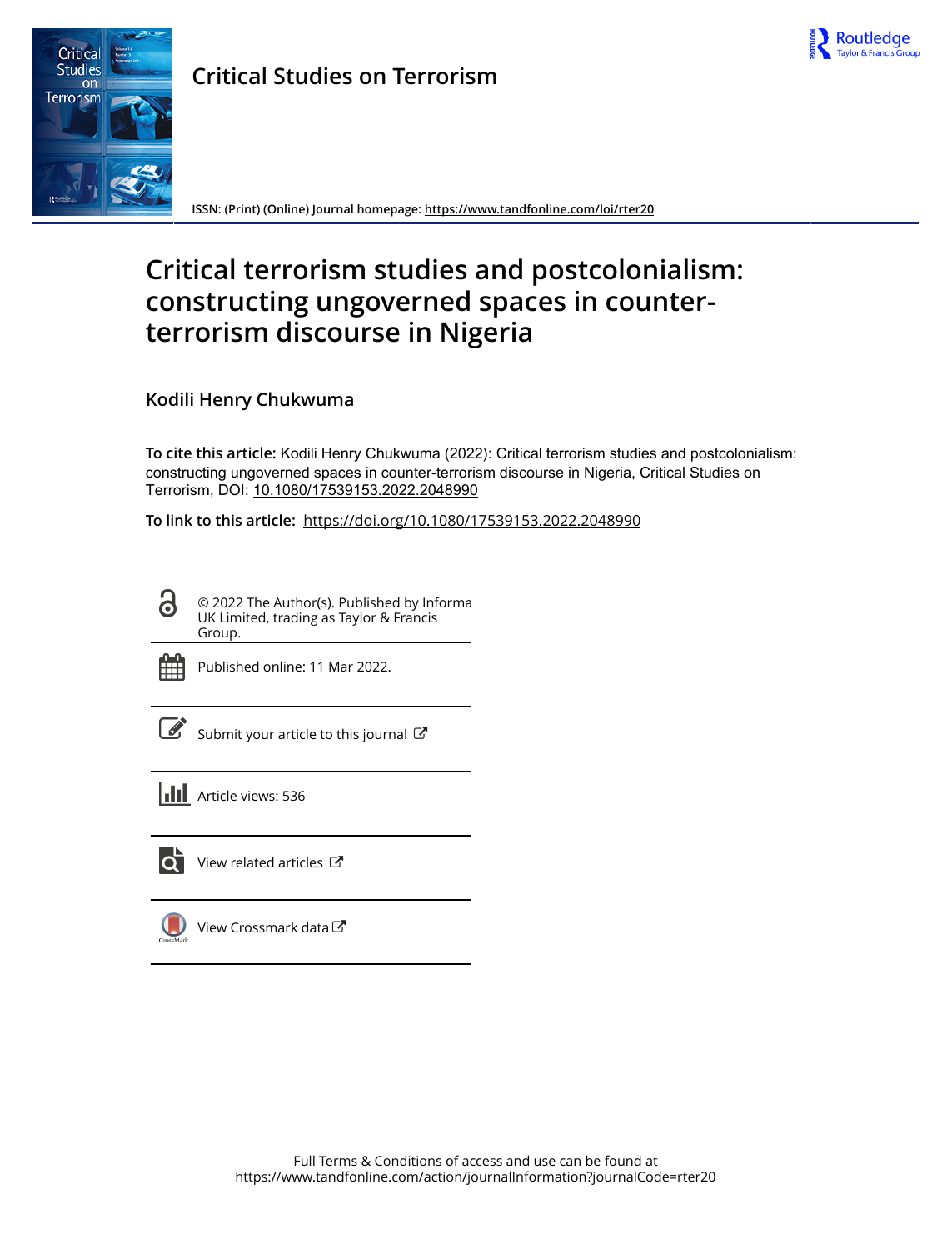**a** OPEN ACCESS **a** Check for updates

Routledae Taylor & Francis Group

# **Critical terrorism studies and postcolonialism: constructing ungoverned spaces in counter-terrorism discourse in Nigeria**

#### Kodili Henry Chukwuma

School of Politics, Philosophy, Language and Communication at the University of East Anglia, Norwich, UK

#### **ABSTRACT**

This article explores a neglected question in ongoing debates about counter-terrorism efforts in Nigeria: How is Nigeria's counter-terrorism strategy discursively framed? The article argues, in part, that Nigeria's counter-terrorism strategy is essentially a *political* activity which contributes to the production of a specific Nigerian identity by designating north-eastern Nigeria and the Lake Chad Basin as "ungoverned" spaces. This construction of identity through geography, though, has important implications for policy, identity and security in Nigeria, and beyond. This study of Nigeria, I also argue, presents an opportunity for a much-needed conversation between CTS and postcolonialism for broadening knowledge on discourses around (counter-)terrorism. Drawing upon the concept of space in postcolonial scholarship, this article demonstrates how the relationship between geography, identity and subjectivity offers a broader framework for articulating continuing, and recent, discourses of counter-terrorism. It demonstrates how Nigerian counter-terrorism discourse reproduces, and transforms, well-known Euro-centric and state-centred discourses which intersect with colonial and imperialistic ideas (and practices). In doing so, the article makes two notable contributions: first, it provides a sustained focus on official articulations of counter-terrorism in Nigeria by examining important primary data. Second, in mobilizing the concept of space in postcolonialism, it facilitates crucial theoretical reflections within (critical) terrorism studies.

#### **KEYWORDS**

Counter-terrorism; discourse; postcolonialism; critical terrorism studies; space

#### **Introduction**

In Nigeria, a range of policies and practices around counter-terrorism has emerged since 2009, in response – and as responses – to problems of terrorism in north-eastern Nigeria. Though much work has been done to explore counter-terrorism strategies and initiatives in Nigeria, there is (still) very little research around the framing of Nigeria's counterterrorism approach and the implications thereof. This is relevant not least because any evaluation of the target, ends and success of Nigeria's counter-terrorism approach only makes sense in the context of some reflection about its composition and what ramifications this holds for policy, security, and beyond. Such a focus, too, I argue, permits an important dialogic project – one that pulls together Critical Terrorism Studies and postcolonialism to broaden knowledge about (counter-)terrorism by exploring the complexities embedded within this evolving counter-terrorism discourse in Nigeria.

**CONTACT** Kodili Henry Chukwuma & k.chukwuma@uea.ac.uk

© 2022 The Author(s). Published by Informa UK Limited, trading as Taylor & Francis Group.

This is an Open Access article distributed under the terms of the Creative Commons Attribution-NonCommercial-NoDerivatives License (http://creativecommons.org/licenses/by-nc-nd/4.0/), which permits non-commercial re-use, distribution, and reproduction in any medium, provided the original work is properly cited, and is not altered, transformed, or built upon in any way.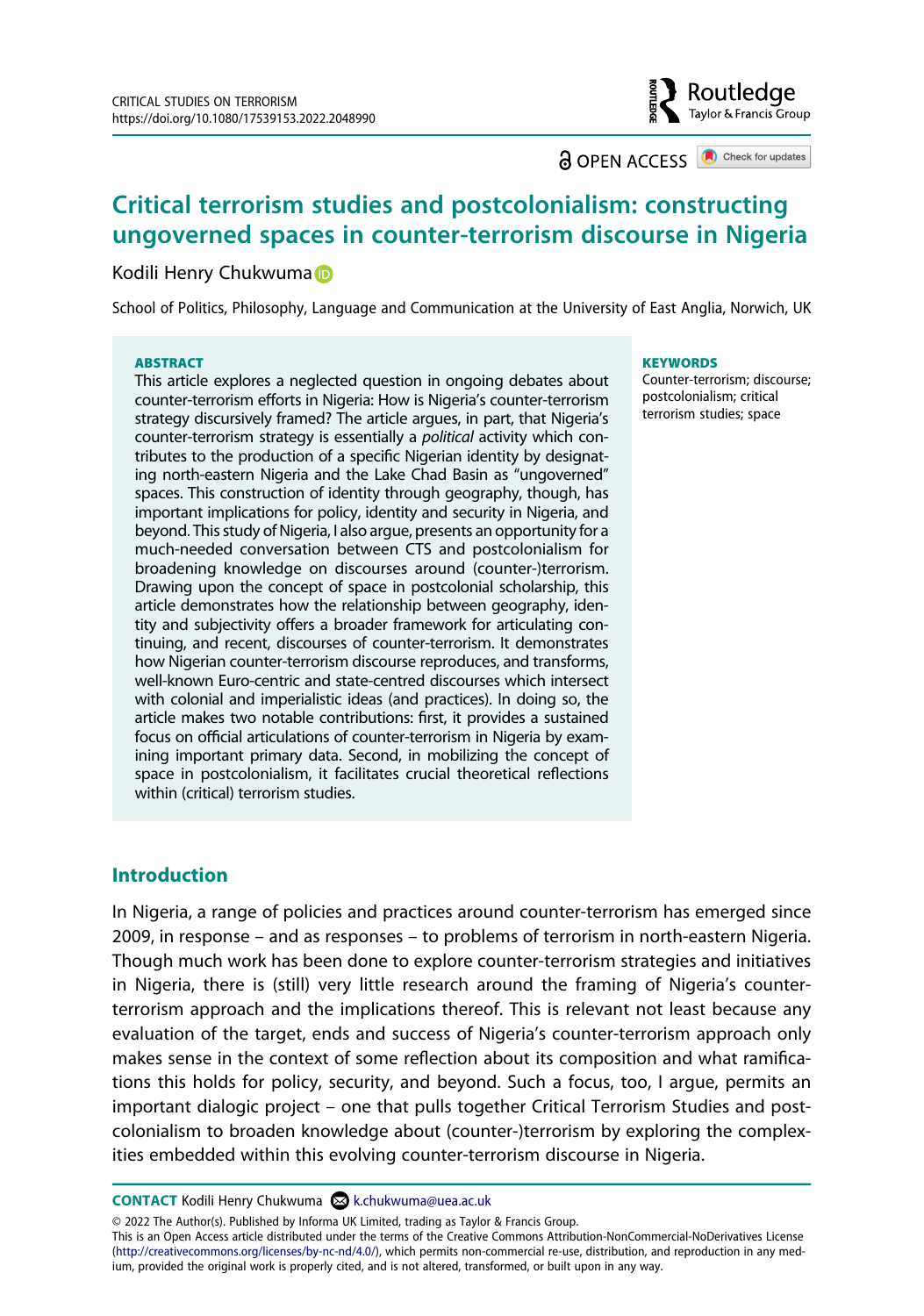#### $2 \left( \bigodot \right)$  K. H. CHUKWUMA

<span id="page-2-6"></span><span id="page-2-2"></span>Much ink has been spilled in analysing the problem of terrorism in Nigeria and identifying appropriate context-specific counter-terrorism responses. The predominant use of "hard" approaches, including military force and anti-terrorism legislation, on the one hand, has been described as necessary for national security and public safety (Onapajo [2017;](#page-17-0) Oyewole [2013\)](#page-18-0). On the other hand, there are a growing number of studies emphasising the need for "softer" measures (Ugwueze and Onuoha [2020;](#page-18-1) Mbagwu and Mavalla [2016;](#page-17-1) Eji [2016](#page-16-0)). These interventions mostly highlight the importance of certain longstanding structural problems, such as poverty and marginalisation, as root causes of terrorism in Nigeria. While recognising the contribution of this literature, which broadly seeks to identify appropriate forms of counter-terrorism in the Nigerian context, there are other (under-explored) questions that should be considered. Accordingly, this article asks the following questions: how is Nigeria's counter-terrorism strategy framed discursively, especially in relation to identity? And, relatedly, what are the implications of this for security in Nigeria, and beyond?

<span id="page-2-4"></span>Moving away from the problem-solving orientation identifiable in the above scholarship, this article approaches Nigeria's counter-terrorism strategy as a *political* activity of identity construction (Jackson [2005](#page-17-2)). Put otherwise, this article argues that official articulations about counter-terrorism in Nigeria contribute to the production of a unique Nigerian identity – mostly underpinned by notions of democracy and progress – which is often positioned against the threats posed by certain counterparts (including terrorist groups, and ungoverned spaces). This identity is specifically re-invoked by designating particular spaces in north-east Nigeria and the Lake Chad Basin (LCB hereafter) as "ungoverned" or under-governed. Such constructions of identity through geographical resources, though, has important ramifications for policy, citizenship, peoples and communities in Nigeria, as well as for ongoing collaborations in the LCB. It also highlights crucial complexities surrounding identity in the Nigerian context which potentially broadens knowledge of counter-terrorism discourses and practices.

<span id="page-2-5"></span>To make this argument, I draw upon relevant claims about (counter-)terrorism developed within Critical Terrorism Studies (see, Jackson [2007\)](#page-17-3) especially regarding the construction of identity and relationship between knowledge/power in counter-terrorism discourses and practices, bringing these into conversation with the conceptualisation of space in Postcolonial literature. As a note of caution, however, it is expedient to emphasise that CTS, as understood here, entails a broad collection of critical treatments underpinned by a broad commitment to reflexivity in respect to the study of terrorism and political violence.<sup>1</sup> Thus, I dispense quickly with the false dualism of "critical" and "orthodox" strands often expressed within terrorism studies (Horgan and Boyle [2008](#page-16-1)). That said, continuing discussions and theoretical reflections within CTS have remained insulated within a seemingly Eurocentric and post-9/11 orbit, with few contributions from postcolonial studies (Barnard-Wills and Moore [2010\)](#page-15-0).

<span id="page-2-3"></span><span id="page-2-1"></span><span id="page-2-0"></span>Postcolonialism, on the other hand, is approached here as involving "a range of ideas and problematisations around major areas in contemporary social and political theory of particular relevance to Africa, and beyond" (Abrahamsen [2003](#page-15-1)). This article focuses specifically on the conceptualisation of space in postcolonialism, and argues that the relationship between discourse, space, identity and subjectivity has much to offer to knowledge about counter-terrorism in Nigeria and terrorism research more generally. Thus, CTS and postcolonialism could benefit from a much closer (and needed) relationship that possibly enables work in this area to move beyond recycled discourses about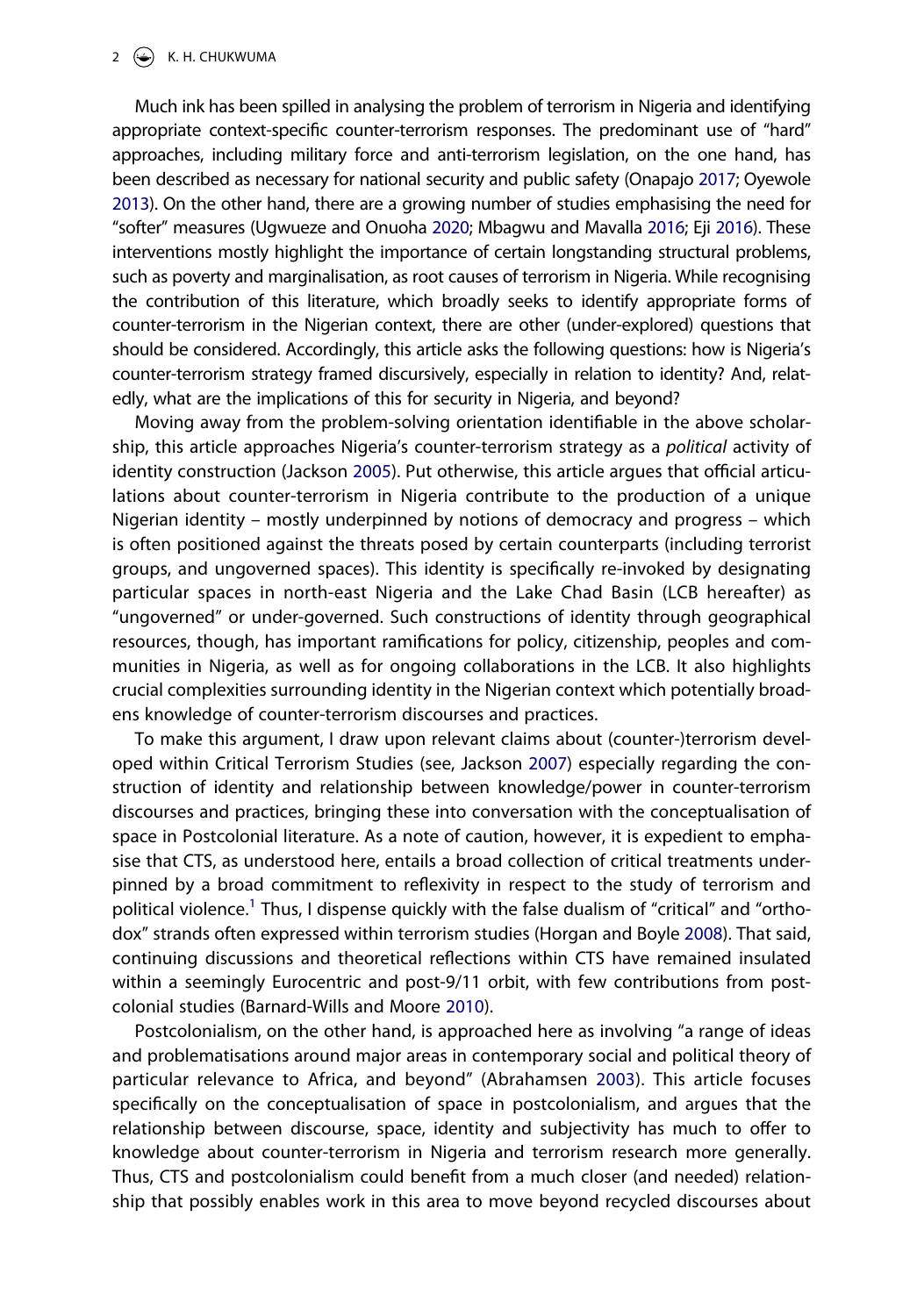counter-terrorism – including neo-orientalist and Islamophobic ones – which often fail to account for broader, deeper and far-reaching trajectories of colonial or imperialistic discourses (Khan [2021\)](#page-17-4).

<span id="page-3-2"></span>The article makes two notable contributions: First, it contributes, empirically, to scholarship on counter-terrorism in Nigeria by exploring official discourse of counter-terrorism drawing upon a range of primary data, including important texts yet to receive adequate academic engagement (such as The Buhari Plan for the North-East). Secondly, in drawing upon the concept of space in postcolonialism, the article facilitates theoretical reflections in (critical) terrorism studies, highlighting the possibility for (increased) collaboration between CTS and postcolonial studies to broaden knowledge on (counter-)terrorism.

The rest of this article is organised as follows: In the next section I explore briefly analyses of terrorism and counter-terrorism in Nigeria to situate my intervention in this article. The following section presents the conceptual framework developed herein, through outlining the commitments, contribution, and gap within CTS, and through elaborating on the conceptualisation of space in Postcolonial literature. Following on from this, I outline the methods used in the article, including the coding and analysis of texts that emerged from fieldwork undertaken in Abuja, Nigeria. This is followed by the examination of constructions of "ungoverned" spaces within Nigerian counter-terrorism discourse alongside certain important implications of this construction. The article concludes with a broad reflection on the possible synergy between CTS and postcolonial studies going forward.

#### **Terrorism and counter-terrorism in Nigeria**

<span id="page-3-5"></span><span id="page-3-4"></span><span id="page-3-1"></span>The ongoing conflict between the Nigerian state and terrorist groups in the north-east since 2009 is typically linked to confrontations between the Nigerian police and the "Nigerian Taliban" or Yusufiyya group which led to the execution of about 800 members of the Yusufiyya group, as well as its leader, Muhammed Yusuf (Comolli [2015](#page-16-2); Loimeier [2012](#page-17-5); Thurston [2014\)](#page-18-2). Since then, terrorist activities carried out by Boko Haram and other splinter groups such as An-saru or the Islamic State of West African Province more recently, have been framed within official discourse – and beyond – as posing the "most significant threat to Nigeria" (NACTEST [2016](#page-17-6), 14). This conflict, though, extends beyond Nigeria's territorial boundaries and includes areas in the LCB and other parts of West, Central, and North Africa. The abduction of more than 200 schoolgirls in Chibok, Borno State, which drew global attention and condemnation of Boko Haram's activities, is perhaps one of the groups' most notable attacks, though not necessarily its deadliest. Socio-political and socio-economic issues have been described as key factors responsible for terrorism in north-eastern Nigeria (Magrin and de Montclos [2018\)](#page-17-7). Other factors, with a slightly more historical focus, include the lasting impacts of British colonial rule in Nigeria which introduced a modern bureaucratic state system often deemed to be incompatible with pre-exiting traditional and/or Islamic systems (Akinola [2015](#page-15-2)).

<span id="page-3-3"></span><span id="page-3-0"></span>The Nigerian federal government has notably responded to the problem of terrorism in various ways, including through the promulgation of anti-terrorism legislation, designing policies to mitigate such threats and their root causes, and of course, through military intervention. The promulgation of the anti-terrorism law in 2011 (revised 2013), for example, was described "as a clear indication of the decisiveness of the government to deal with any individual or group who have decided to challenge the sovereignty of the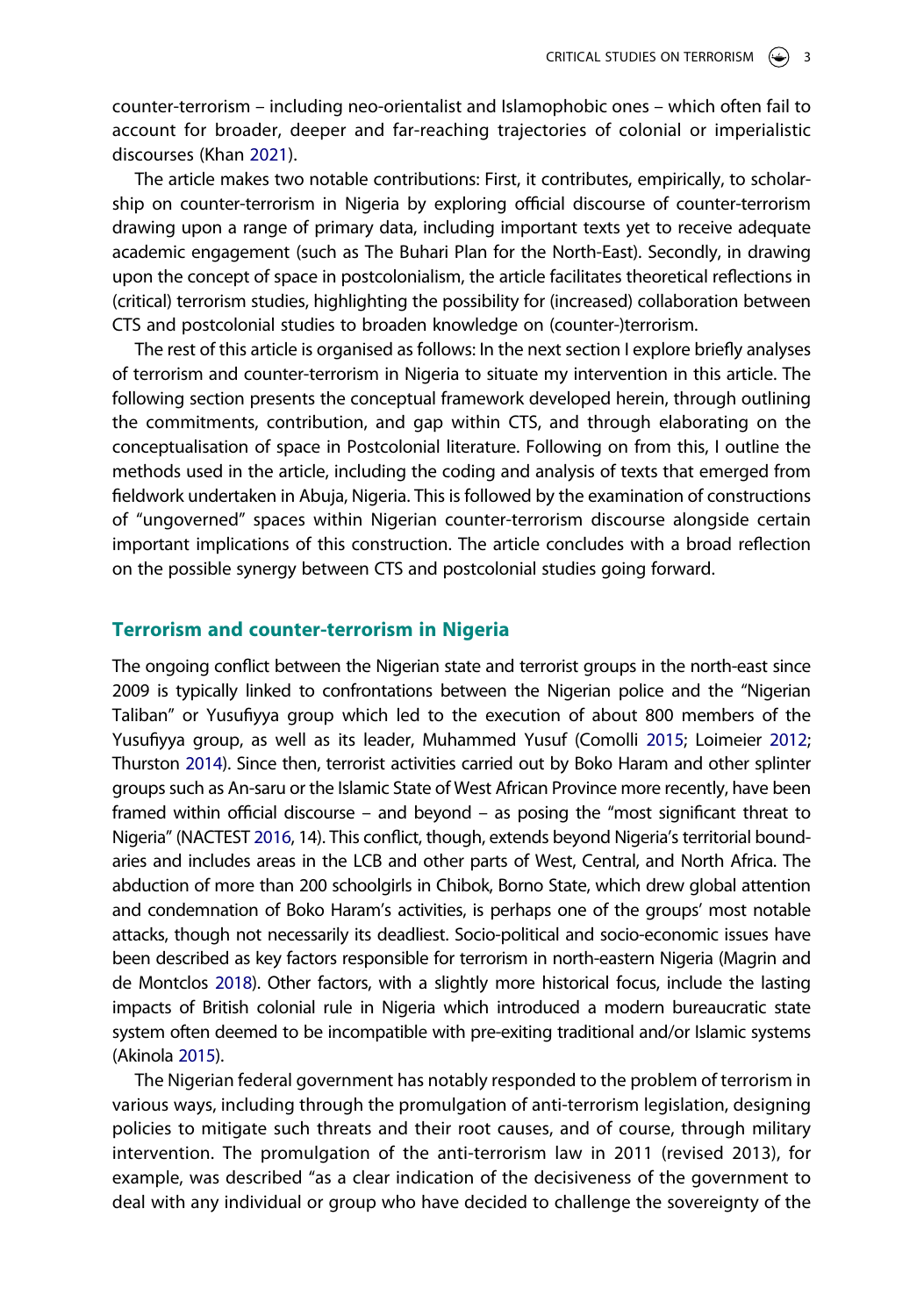nation" (NACTEST 2016, 20). Moreover, criminalising terrorist acts has often been criticised for its narrowness and inability to address the root causes of terrorism in Nigeria (Mbagwu and Mavalla [2016\)](#page-17-1). In 2014, a National Counter-terrorism Strategy was rolled out to offer a "holistic strategy" that addresses the root causes of terrorism and, at the same time, provide for the disrupting of terrorist violence through other means, inclusive of military force (NACTEST 2016, 6). The Policy and National Action Plan for Preventing and Countering Violent Extremism, elaborated in 2017, also planks Nigeria's counterterrorism efforts for countering "faith-based terrorism" through various populationfocused and de-radicalisation strategies (NACTEST 2016, 37).

<span id="page-4-1"></span>The above discussion illuminates the range of approaches used by the Nigerian federal government, as well as the link between counter-terrorism and other policy concerns such as social cohesion, integration and poverty alleviation deemed related to terrorism, whether directly or otherwise. Much of the literature on counter-terrorism in Nigeria, though, is driven by a problem-solving aspiration to pin down the causes of terrorism to a range of factors and identify appropriate responses (Akinola [2015](#page-15-2); Ugwueze and Onuoha [2020](#page-18-1)). These accounts often take for granted a set of (contested) claims about terrorism, including regarding the link between Islamic extremism, poverty and terrorist violence in the Nigerian context (and beyond) (Stohl [2012](#page-18-3)). As pointed above, debates about appropriate forms of counter-terrorism in Nigeria have been extensively discussed in the existing scholarship, which is commonly positioned between "hard" and "soft" approaches (Ugwueze and Onuoha [2020](#page-18-1)). Contra to these perspectives and concern, however, this article is interested in how Nigeria's counter-terrorism strategy is framed especially in relation to identity and space, and what implications this entails for security in Nigeria, and beyond.

### **Critical terrorism studies: commitments, contribution and gap**

The dissatisfaction with several prevailing claims about terrorism – some of which were identified above – and the need to challenge contemporary (post-9/11) counter-terrorism practices broadly informs CTS research agenda. Jarvis [\(2009\)](#page-17-8), in this regard, argues for such "space for critical engagement(s) around the normative and analytical commitment underpinning terrorism studies." Re-constituting and re-shaping terrorism studies to expand its scope, focus and commitments, as Jarvis [\(2009](#page-17-8)) notes, can be organised around two useful points: broadening and deepening.

<span id="page-4-0"></span>Broadening, on the one hand, reflect various attempts to expand our understandings and knowledge about terrorism beyond particular forms of violence and/or actors, and approaching terrorism as contingently (re)produced rather than self-evident or objective. On the other hand, deepening entails thinking more critically about how terrorism is constructed, and the knowledge-power nexus underpinning such processes. Jackson ([2007](#page-17-3)) elaborates a similar perspective concerning the "dominance of orthodox international relations approaches, the lack of interdisciplinarity, a-historicity, the issue of state terrorism, and the overly problem-solving perspective of much of terrorism studies." Along this line of critique, Jackson [\(2005\)](#page-17-2) describes counter-terrorism as a "special political discourse [and institutional practices] with its own assumptions, rhetorical tropes, narratives, and meanings." This view permits, to some extent at least, my exploring of official representations of counter-terrorism in Nigeria.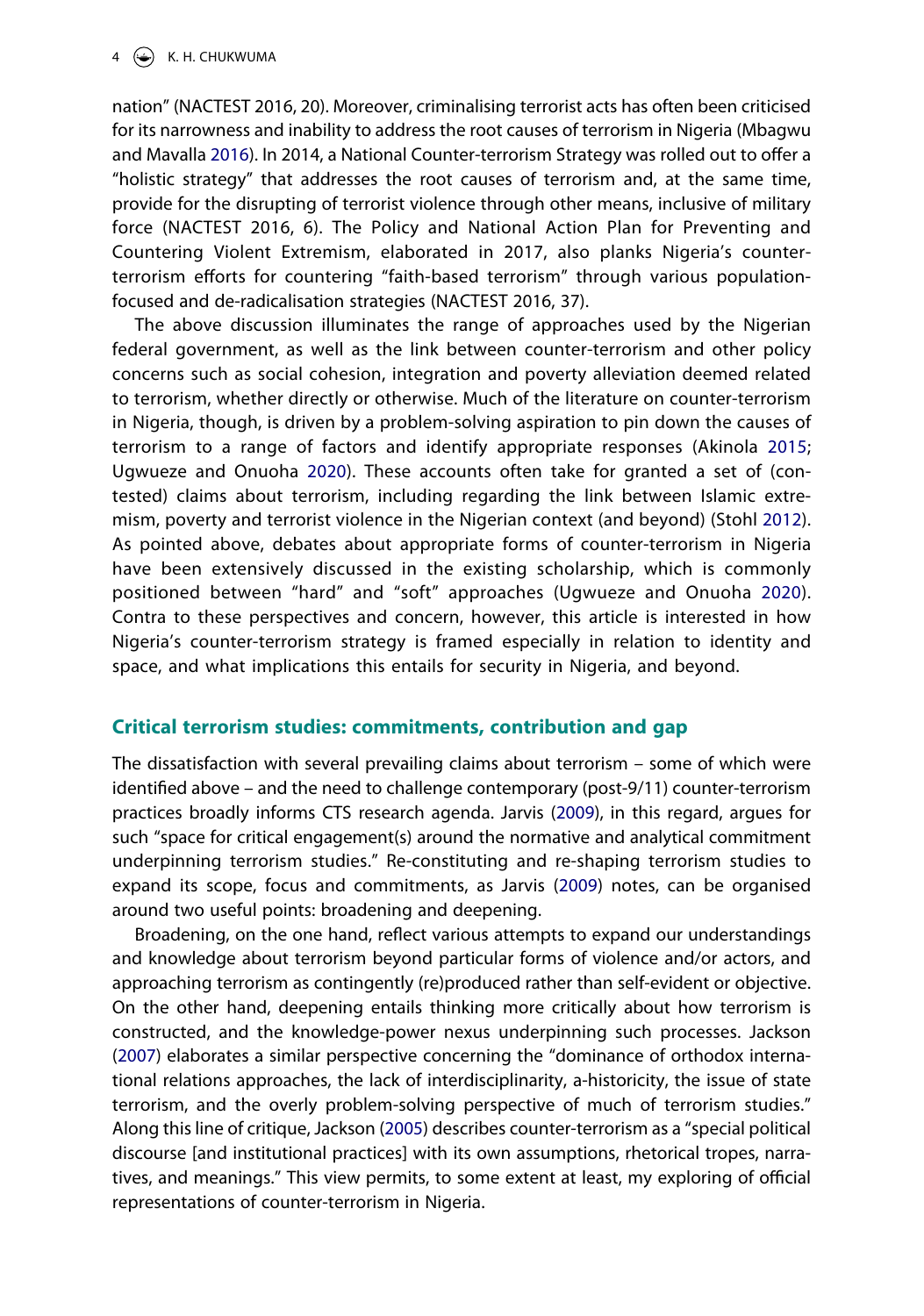<span id="page-5-4"></span><span id="page-5-1"></span>However, the lack of contextual and theoretical depth with regard to wider discourses, temporalities and geographies of violence, including those of postcolonial societies, poses a significant drawback (Dixit and Stump [2011;](#page-16-3) Gunning [2007\)](#page-16-4). CTS is often described as constituting a diverse collection of studies that commonly includes minimal or post-foundationalist approaches and broadly shares a commitment to reflexivity and pluralism (Dixit and Stump [2011\)](#page-16-3). Jackson et al. ([2011](#page-17-9), 38), for example, note that "an important consequence of CTS epistemological commitment is an opening of the broader intellectual project of studying terrorism to new questions and topics, as well as methods and approaches." Yet, there is a notable lack of contribution from postcolonial approaches to its research project which is, somewhat, surprising not least because many cases of terrorist violence occur in the global South, and much of recent counter-terrorism discourses and practices reflect wider colonial discourses (Khan [2021\)](#page-17-4). To illustrate this gap briefly, I examined and coded articles published in the *Critical Studies on Terrorism* journal between 2009– 2020 specifically delineated, geographically, to the global South. A total sample of 54 articles was examined and, of these, 51 contribute to CTS research agenda, whether implicitly or otherwise. Much of these, though, focus on the Middle East ( $n = 24$ ), including case studies on Afghanistan, Pakistan, Turkey, and Iraq (see, Feyyaz [2016](#page-16-5); Nazir [2010](#page-17-10)). Overall, four studies draw upon concepts and ideas from Postcolonial studies, in this sample (see Grzegorczyk [2018;](#page-16-6) Managhan [2016](#page-17-11); Wyszomierski [2015](#page-18-4); Barnard-Wills and Moore [2010](#page-15-0)).

<span id="page-5-5"></span><span id="page-5-3"></span><span id="page-5-2"></span>This sparse engagement with concepts and ideas from postcolonial work was (also) observed by Barnard-Wills and Moore ([2010](#page-15-0)), arguing that there is a dearth of understanding of the cultures, context and evolution of terrorism within postcolonial societies in (critical) terrorism studies. As such they argued for increased interaction and engagement with ideas from – and about – the global South in (critical) terrorism studies and international relations more widely. Though these observations – and charge – were expressed in their work published in 2010 (2 years after the *Critical Studies on Terrorism* Journal published its first issue), this nagging gap persists. This, in part, informs my concern and intervention in this article. The lack of engagement with, and contribution from, postcolonial approaches may facilitate the re-production of dominant (Western-centric) discourses of counter-terrorism, including those developed or invoked by researchers working within so-called critical frameworks, leading to the universalising of – potentially harmful – security practices. This limitation of CTS notwithstanding, I argue, provides an opportunity for theoretical reflection and building connections, one that enhances the "the potential for fruitful engagement in the areas of power and representation, and perspectives/critiques of modernity" (Darby and Paolini [1994](#page-16-7)).

<span id="page-5-0"></span>As much as CTS seeks to contribute to broadening and deepening knowledge(s) around (counter-)terrorism, postcolonialism, I argue, extends this research enterprise in at least two significant ways: first, is by enabling a more comprehensive understanding of the complex histories, relationships and interconnections embedded in, and reinforced through, counter-terrorism discourses and practices. Second, and relatedly, it moves CTS beyond its narrow entrapment in post-9/11 counter-discourse by providing other temporalities that account for earlier, recent, and continuing discourses of (counter-)terrorism. Doing so, I suggest, facilitates the recognition and study of other forms of violence including those associated with colonialism and/or imperialism, which remain outside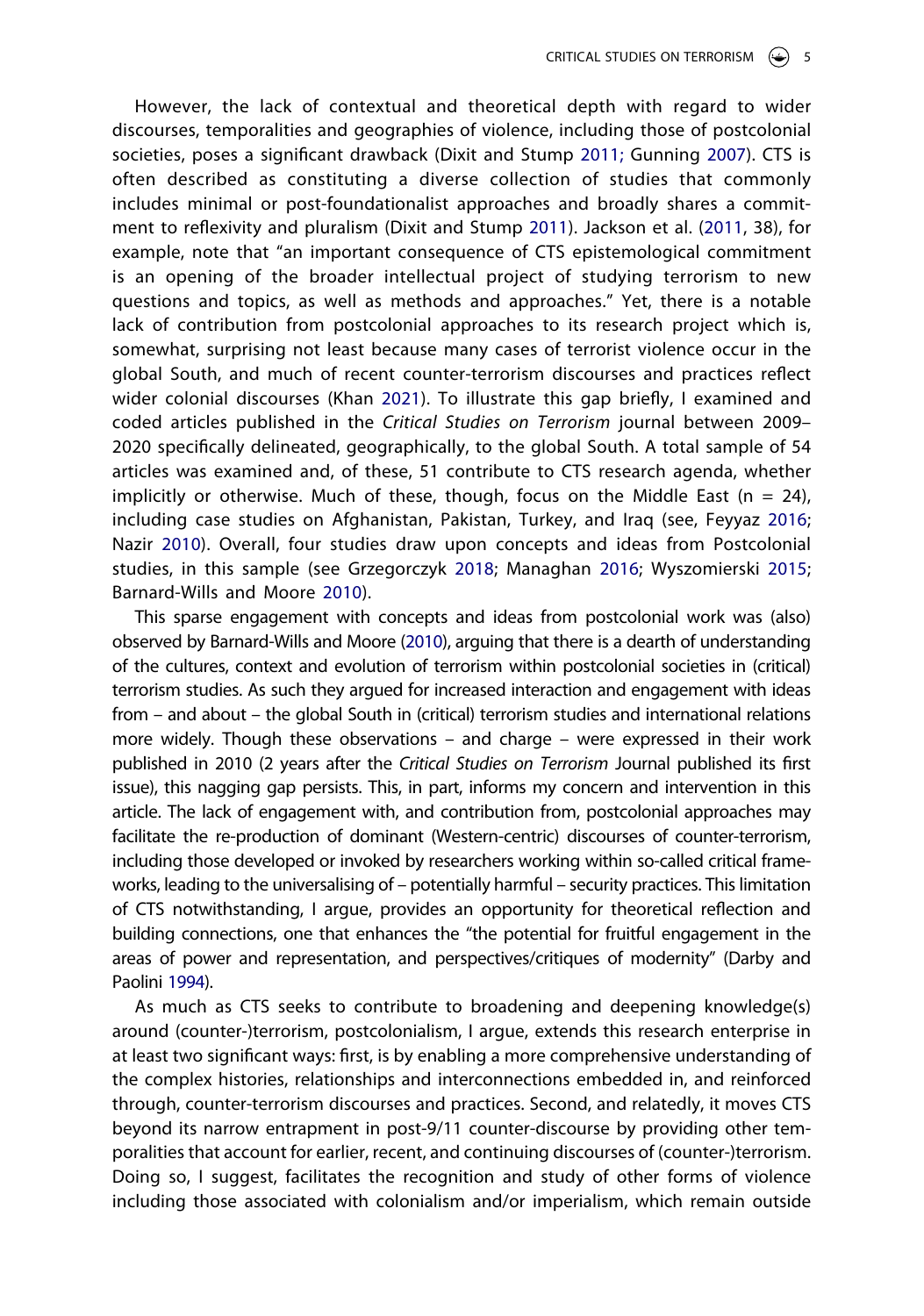<span id="page-6-7"></span><span id="page-6-0"></span>the purview of terrorism discourse. This is also in line with various call to recognise issues of race and racism (Abu-Bakare [2020](#page-15-3); Groothuis [2020](#page-16-8)), gender and sexuality in analysis of terrorism and counter-terrorism (Sjoberg [2015](#page-18-5)).

## **Postcolonialism and space**

<span id="page-6-2"></span>Before outlining how space has been articulated in postcolonial work and what this offers to the debate on Nigeria's counter-terrorism approach and terrorism research more generally, it is important to clarify what is understood by postcolonialism, or how it is invoked in this article as it is often (mis)construed as a form of literary or cultural critique with contestations about its core commitments or contribution to developing societies (Dirlik [1994;](#page-16-9) Ahmad [1995](#page-15-4); Williams [1997](#page-18-6)). Specifically, I approach postcolonialism as involving a set of ideas, concepts and problematisations relevant to social and political situations in the global South, as well as the global North. It is "multiple, diverse and rejects easy generalisations or dichotomies," though it shares a common aim of rethinking and exploring the role of power in the formation of identity and subjectivity (Abrahamsen [2003\)](#page-15-1).

<span id="page-6-9"></span><span id="page-6-8"></span><span id="page-6-1"></span>With the above in mind, debates surrounding the concept of space in postcolonial scholarship are frequently (and problematically) parsed into two notions of spatiality: metaphorical and materialist (Teverson and Upstone [2011;](#page-18-7) Soja [1996](#page-18-8)). It should be noted, though, that the relationship between geography, identity and subjectivity consistently underpin these notions of spatiality (Agnew and Corbridge [1995](#page-15-5); Dalby and Tuathail [1998](#page-16-10)). Soja ([1996\)](#page-18-8), for example, notes that this linkage highlights the significance of the "struggle over geography which extends beyond struggles about soldiers, land, and territory but also about ideas, images and imaginings." Edward Said's *Orientalism* (Said [1978\)](#page-18-9) is typically referred to as one of the earliest works in postcolonial studies that explicitly refers to the notion of space and as such provides a useful entry point into this exploration. The opening section of *Orientalism* explains thus: "we must take seriously Vico's great observation that men make their own history, that what they can know is what they have made and extended it to geography" (Said [1978,](#page-18-9) 4). This is because, he continues, "both geographical and cultural regions ... such locales, regions, geographical sectors as "Orient" and "Occident" are man-made". In another notable work, *Culture and Imperialism*, Said [\(1994](#page-18-10)) writes:

<span id="page-6-5"></span><span id="page-6-4"></span>everything about human history is rooted in the earth, which has meant that we must think about habitation, but it has also meant that people have planned to have more territory and therefore must do something about indigenous residents. At some very basic level, imperialism means thinking about, settling on, controlling land that you do not possess, that is distant, that is lived on and owned by others [\(1994,](#page-18-11) 4).

<span id="page-6-6"></span><span id="page-6-3"></span>Said's preoccupation in this context defines space, on the one hand, as something tangible (geographical), and as discursively reproduced, on the other hand. Similarly, Mbembe [\(2003](#page-17-12)) posits that "space is the 'raw material' of [post-]colonial sovereignty". Adding that, "colonization writes new relations on colonized spaces through territorializing practices such as the production of boundaries and hierarchies, classification of people, extraction of resources, and so on." In *Orientalism reconsidered*, Said moves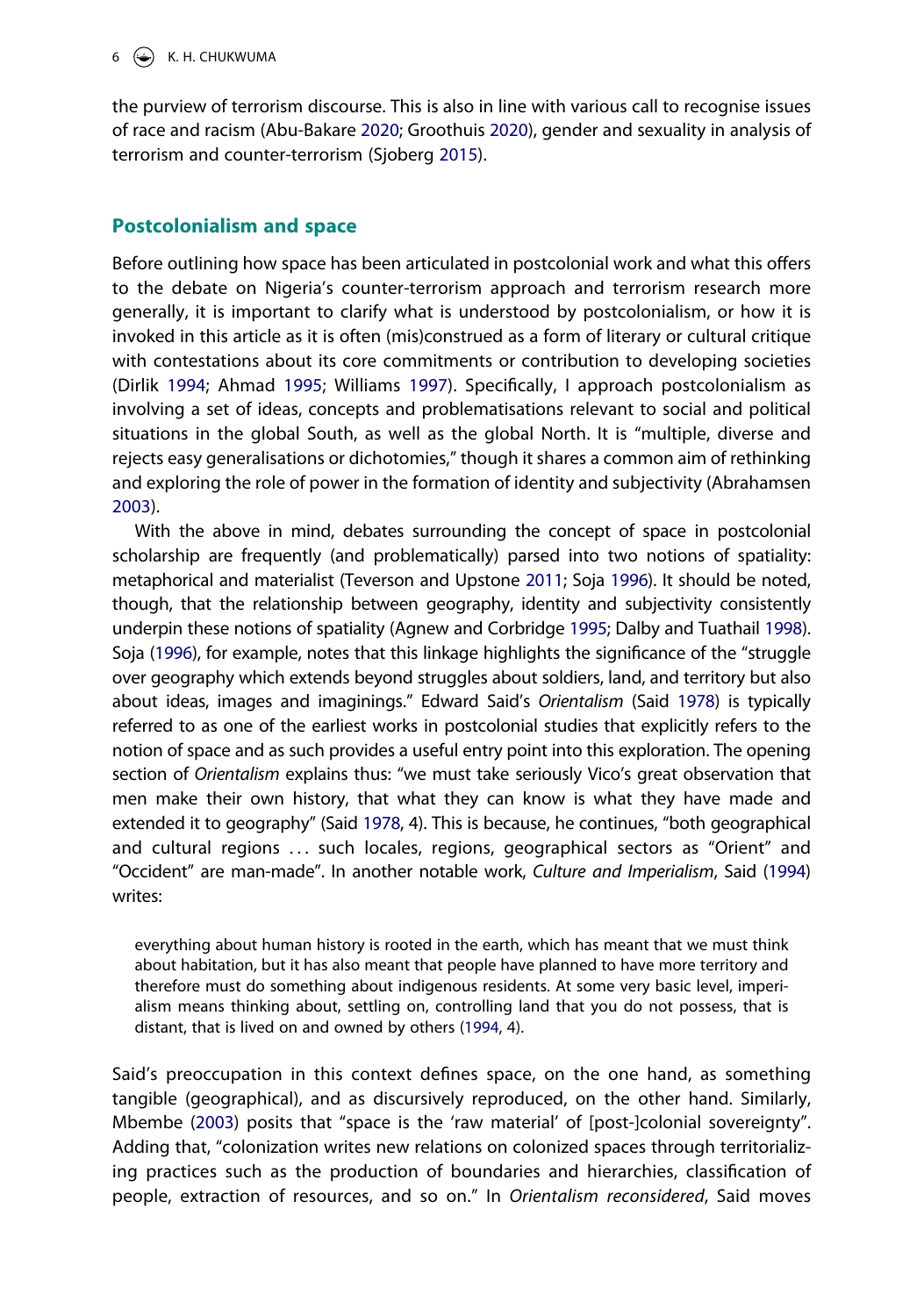towards a less materialist conceptualisation of space, arguing that the "line separating Occident from Orient is less a fact of nature that it is a fact of human production," which he described as "imaginative geography" [\(1985,](#page-18-12) 90).

<span id="page-7-4"></span><span id="page-7-0"></span>This distinction between material and textual, reflects broader debates in – and indeed criticism of – postcolonialism. Clayton ([2003,](#page-16-11) 343) notes that "one of the pitfalls of postcolonialism is its textualism," often linked to the works of scholars such as Homi Bhabha and Edouard Glissant, among others. Apart from such methodological issues, there are also questions concerning its epistemological grounding in Western philosophy and its (limited) relevance to societies in Africa and the developing world more broadly (Abrahamsen [2003](#page-15-1)). Without dismissing or accepting these claims, postcolonialism, as clarified above, should not be regarded as a homogenous theory, neither are its major preoccupation and approaches static or unchanging. Thus, I reject the binary between material and textual in the above-discussed formulations of spatiality. Indeed, for Soja, whose work has been influential in this conversation, "space is essentially discursively constituted" (Soja as quoted in Teverson and Upstone [2011](#page-18-7)). This primarily suggests that geography is always embedded in, and animated through, discourse. As Krishnan ([2017](#page-17-13)) puts it: "space is not merely what the text says, but what the text does." That is, it entails how texts produce specific "imagined geography", linking discourse, geography, identity and subjectivity.

<span id="page-7-2"></span>Such a concept of space, I argue, is useful for examining how Nigeria's counterterrorism strategy is framed and the ramifications of this. This implies, in other words, approaching Nigeria's counter-terrorism strategy as a discursive activity contributing to the production of identity by designating "ungoverned" spaces in north-east Nigeria and the LCB. It highlights constructions – and contestation – of Nigeria's (colonial) territorial boundary, as well as the intricacies underpinning its identity and the relationship between knowledge and power in the Nigerian context. While Nigerian counter-terrorism discourse reinvigorates common Eurocentric and state-centred narratives, these, however, overlap and highlight other important discourses. Specifically, it highlights wider, colonial and imperialistic ideas and practices inherent within this evolving Nigerian counterterrorism discourse. Notably, a significant number of studies – in terrorism studies and beyond – have explored counter-terrorism discourses and practices in postcolonial societies and how these specifically link to the expansion of state power, or increasingly permit the reproduction of neo-orientalism (Parashar [2018](#page-18-13); Martini [2018\)](#page-17-14). Taking cues from these I highlight pertinent interconnections, similarities and nuances by exploring this case study of Nigeria.

## <span id="page-7-3"></span>**Method and the case**

<span id="page-7-1"></span>This article examined 12 texts produced by the Nigerian federal executive between 2009 and 2019, most of which emerged from two months (February to April 2020) of fieldwork in Abuja, Nigeria, as well as from online repositories. This includes texts from official databases, press releases, and interviews, which provide clear articulations of state counter-terrorism strategies (See [table 1](#page-8-0) below). Overall, three criteria were used in making textual selection: (1) texts must provide clear articulation of identity and space; (2) they are publicly read and attended to; and (3) they have formal authority to define the political position of the Nigerian state (Hansen [2006,](#page-16-12) 73). The coding of these texts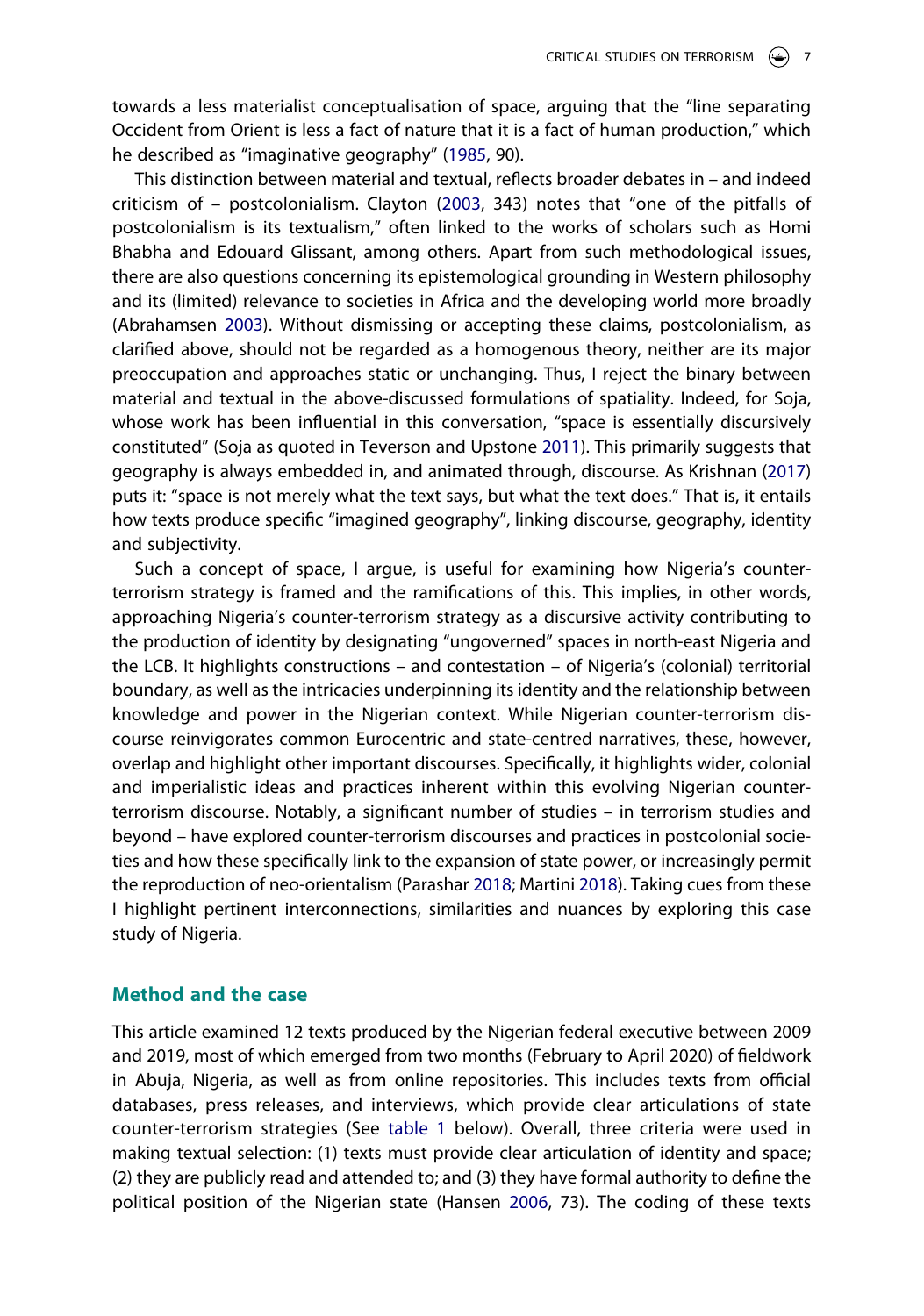<span id="page-8-6"></span><span id="page-8-5"></span><span id="page-8-4"></span><span id="page-8-3"></span><span id="page-8-2"></span><span id="page-8-1"></span><span id="page-8-0"></span>

| Table 1. Official texts on counter-terrorism in Nigeria.                                                                                                                                                                   |                                                            |                                                                                                                                                            |                                                                 |                             |
|----------------------------------------------------------------------------------------------------------------------------------------------------------------------------------------------------------------------------|------------------------------------------------------------|------------------------------------------------------------------------------------------------------------------------------------------------------------|-----------------------------------------------------------------|-----------------------------|
| Text                                                                                                                                                                                                                       | Site of collection                                         | Method of collection                                                                                                                                       | Total Length                                                    | Date Accessed               |
| Nigeria's Counter-terrorism Strategy 2016                                                                                                                                                                                  | Office of the<br>National<br>Security<br>Advisor<br>(ONSA) | national-counter-terrorism-strategy-2016/.<br>Available online from: https://ctc.gov.ng/                                                                   | 57 pages                                                        | Accessed: 10 May<br>2018    |
| Nigeria's Security Strategy 2014                                                                                                                                                                                           | <b>ONSA</b>                                                | Available online from: https://ctc.gov.ng/niger<br>ian-national-security-strategy-2014/                                                                    | counter-terrorism)<br>(see pp. 7-13,<br>$16-18$ for<br>97 pages | Accessed: 10 May<br>2018    |
| Nigeria's Security Strategy 2019                                                                                                                                                                                           | <b>ONSA</b>                                                | https://ctc.gov.ng/national-security-strategy<br>Available online from:<br>$-2019/$                                                                        | 80 pages (see p. 8, pp.<br>23-26)                               | Accessed: 1 April<br>2020   |
| Counter-Terrorism Centre Strategic Report 2018                                                                                                                                                                             | <b>ONSA</b>                                                | https://ctc.gov.ng/counter-terrorism-centre-<br>strategic-report-2018/<br>Available online from:                                                           | 81 pages                                                        | Accessed: 1 April<br>2020   |
| Preventing Violent Extremism in Nigeria: Effective narratives and<br>messaging national workshop report 2017                                                                                                               | The British<br>Council                                     | <b>Fieldwork</b>                                                                                                                                           | 43 pages                                                        | Collected: 10 March<br>2020 |
| Preventing and<br>Policy Framework and National Action Plan for<br>Countering Violent Extremism 2017                                                                                                                       | <b>ONSA</b>                                                | https://ctc.gov.ng/pcve-national-framework-<br>Available online from:<br>and-action-plan/                                                                  | 43 Pages                                                        | Accessed: 16 June<br>2020   |
| The Buhari plan: rebuilding the north east 2016                                                                                                                                                                            | The British<br>council                                     | Fieldwork                                                                                                                                                  | 39 pages                                                        | Collected: 10 March<br>2020 |
| Nigeria at the General<br>Goodluck, J. 2013. Address by the president, commander-in-chief of<br>Assembly of the 68 <sup>th</sup> regular session of the United Nations<br>the armed forces on the federal republic of      | <b>United Nations</b>                                      | Available online from: https://gadebate.un.org/<br>en/68/nigeria                                                                                           | 6 pages                                                         | Accessed: 12 June<br>2020   |
| Goodluck, J. 2014. Address by the president, commander-in-chief of<br>the armed forces on the federal republic of Nigeria at the General<br>Assembly of the 69 <sup>th</sup> regular session of the United Nations         | <b>United Nations</b>                                      | Available online from: https://gadebate.un.org/<br>en/69/nigeria                                                                                           | 6 pages                                                         | Accessed: 12 June<br>2020   |
| Buhari, M. 2015. Address by the president, commander-in-chief of the<br>armed forces on the federal republic of Nigeria at the General<br><b>United Nations</b><br>Assembly of the 70 <sup>th</sup> regular session of the | <b>United Nations</b>                                      | Available online from: https://gadebate.un.org/<br>en/70/nigeria                                                                                           | 6 pages                                                         | Accessed: 12 June<br>2020   |
| Goodluck, J. 2015. New Year message.                                                                                                                                                                                       | <b>Channels News</b>                                       | com/2015/01/01/full-text-president-goodluck<br>Available online from: https://www.channelstv.<br>-jonathans-new-year-broadcast/.                           |                                                                 | Accessed: 15 July<br>2021   |
| lears more Boko Haram Defence<br>Defence Headquarters, 2016. Nigerian troops cl<br>enclaves in northern Borno state.                                                                                                       | Headquarters                                               | ng/nigerian-troops-clears-more-boko-haram-<br>Available online from: https://defenceinfo.mil.<br>enclaves-in-northern-bornu-state-rescues<br>-195-persons/ |                                                                 | Accessed: 15 July<br>2021   |

8  $\bigodot$  K. H. CHUKWUMA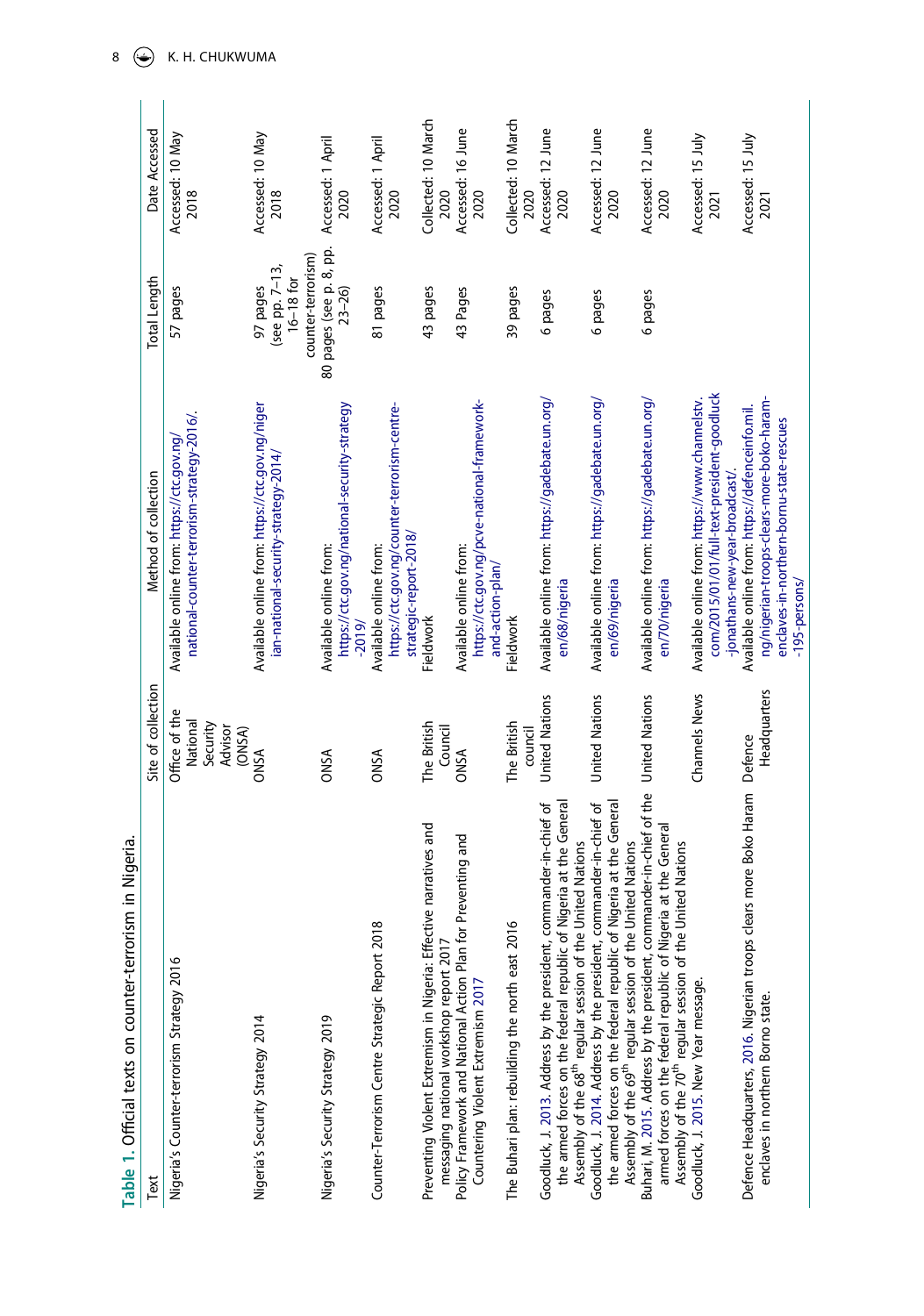specifically focused on how Nigeria or part thereof, is positioned in relation to certain counterparts within official representations. It analysed, more specifically, how Nigeria's identity is constructed through spatial or geographical resources, in relation to north-east Nigeria and the LCB to identify crucial consequences. The connection between specific discourses and political practices, or social experiences, has increasingly been emphasised in postcolonial work employing discourse analysis to demonstrate its significance especially in speaking to the realities in postcolonial societies (Vaughan [1991](#page-18-15); Milliken [1999;](#page-17-15) Howarth [2005\)](#page-16-17).

<span id="page-9-6"></span><span id="page-9-2"></span><span id="page-9-1"></span>As explained above, most terrorist attacks occur in the north-east of Nigeria, which constitutes more than 13% of Nigeria's population and sits at the heart of various transnational or transborder relationships that predate the Nigerian state. Geographically, this region consists of states such as Yobe, Borno, Adamawa, Bauchi, Taraba, and Gombe, sharing boundaries with Cameroon, Chad, and Niger Republic which together form the Lake Chad Basin. The LCB has increasingly witnessed various forms of insecurity, such as transborder crimes, the smuggling of illegal small arms and light weapons, terrorism, and other human security issues (Tar and Bala [2019\)](#page-18-16). The LCB, as such, has garnered considerable attention in policy and academic circles, particularly given the threats posed by terrorism in this region. The focus of this article, however, is not so much about the sub-regional strategies against terrorism in the LCB. Rather, I examine the ways in which a certain Nigerian identity is discursively produced by designating north-east Nigeria and the LCB as "ungoverned" spaces.

## **Constructing "ungoverned" spaces in north-eastern Nigeria and the Lake Chad Basin**

<span id="page-9-0"></span>It is worth noting that this notion of "ungoverned spaces" is not new. It is commonly recycled in counter-terrorism discourses especially to problematise so-called weak states or regions as (potential) terrorist sanctuaries (Arsenault and Bacon [2015](#page-15-7); Korteweg [2008](#page-17-16); Oakley and Proctor [2012\)](#page-17-17). The origin of this idea, however, is frequently traced to the RAND corporation, as well as in speeches offered by U.S presidents and European cabinet ministers (Oakley and Proctor [2012](#page-17-17)). The rejection of this uniquely Eurocentric discourse in policy and academic debates notwithstanding (Stohl [2008](#page-18-17)), it remains within the discursive repertoire of state officials in Nigeria, with varied ramifications, as demonstrated in what follows.

<span id="page-9-5"></span><span id="page-9-4"></span><span id="page-9-3"></span>Nigeria's Security Strategy [\(2014](#page-17-18)) provides a useful entry point, in that it explicitly refers to north-east Nigeria as ungoverned spaces, in relation to certain preferred (or mainstream) ideas. To defeat terrorism, it writes:

we cannot leave anyone behind, we cannot have "ungoverned spaces" [in the north east]. It is time we leverage on our democratic processes to increase access to decision making for a majority of our citizens. Inclusive, non-discriminatory, and participatory governance is more likely to detect discontent before it erupts. The goal of politics must be to lift our people out of poverty and provide them with the enabling environment to compete favorably. We are confident that our governance approach to countering insurgency addresses the multiple factors that link peace, security, development, rule of law and respect for human rights. (NSS 2014, 35).

The othering of north-east Nigeria in the above, by rendering it as "ungoverned spaces" in contrast to "our democratic processes" produces a specific Nigerian identity and, at the same time, constructs the trustworthiness and capability of the Nigerian government to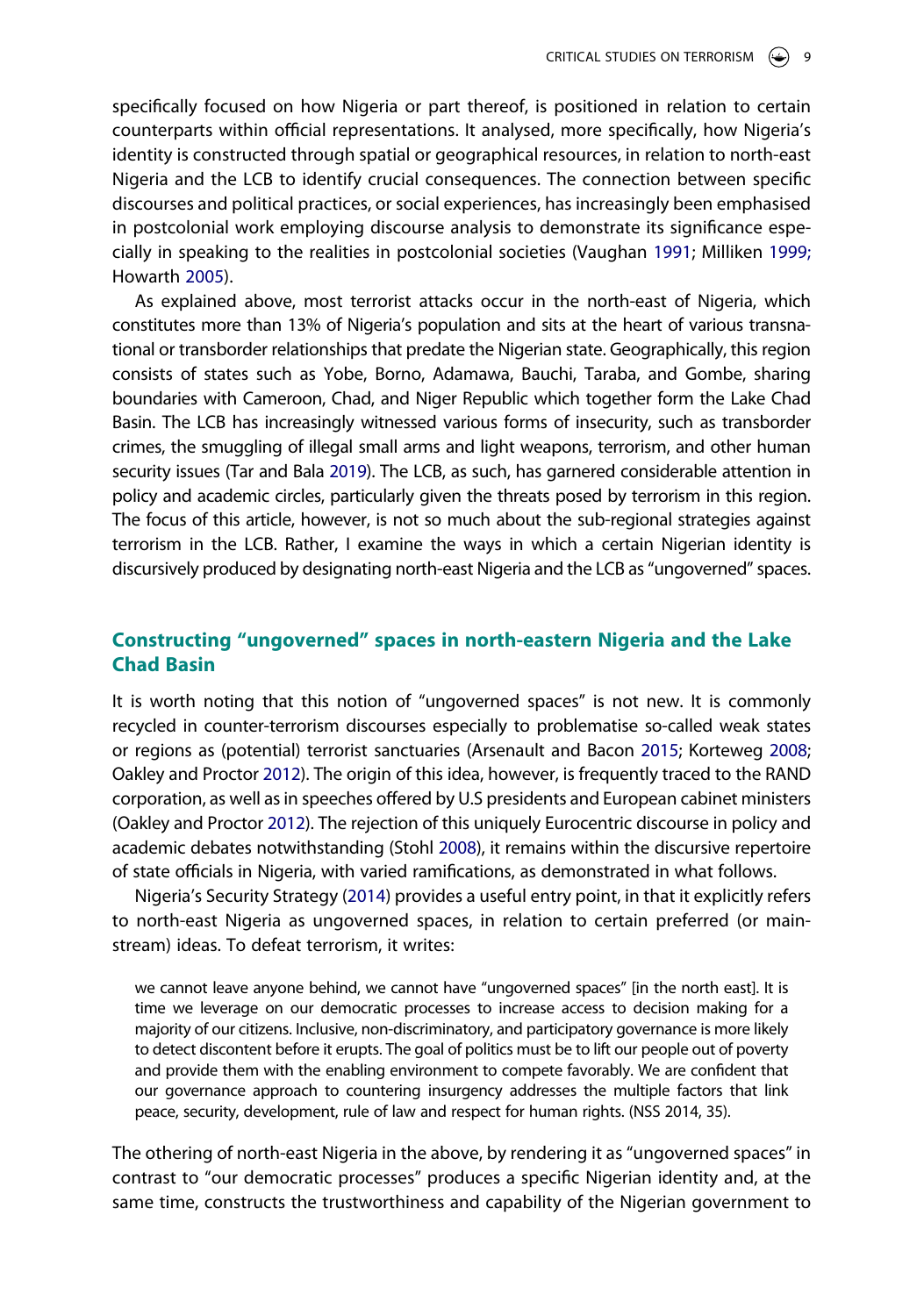resolve the problem of terrorism. Jonathan [\(2013\)](#page-16-13) articulates a similar idea in his speech at the 68<sup>th</sup> UNGA: "terrorism in a few states in the north-east of our country is a challenge to national stability, and we will spare no effort, we will use every resource at our disposal, with due regard for human rights and the rule of law." Such official pronouncements, which often target different audiences including foreign and domestic, ultimately serve in constructing the credibility (and ability) of the Nigerian government in resolving terrorism within its national borders (Parashar and Schulz [2021\)](#page-18-18).

<span id="page-10-6"></span>Yet, it designates – and distinguishes – parts of the north-east of Nigeria as sites for terrorist violence which threatens certain democratic values, or a unique Nigerian identity commonly hinged upon the idea of democracy and progress. As Jonathan (2014) stated, for example, "the violent and criminal activities of Boko Haram have continued to pose a threat to Nigeria . . . through a wave of terror . . . predominantly in the north-east, Boko Haram is attempting to truncate development." Such references to development, as with the above reference to democratic processes, which contingently constitutes Nigeria's identity – reproduced here through spatial descriptor – clearly reinforce Eurocentric and state-centred discourses familiar in terrorism research especially since 9/11, and beyond (Koelble and Lipuma [2008\)](#page-17-19).

<span id="page-10-4"></span><span id="page-10-2"></span>The Buhari Plan for the North-East ([2016](#page-16-18)), outlining the Presidential Initiative for this region, provides another useful source of information:

The failure of leadership and effective institutions to drive the advancement of human capacity from peasant dependence to independence and self-determination has held back the North East region over the years; they are root causes of the current insurgency. The region's states need to achieve a system of government that works for the people and guarantees their welfare and progress. The system should promulgate policies and governmental actions that will boost the socio-economic wellbeing of the populace at large and enhance democratic development. The different elements of good governance to be addressed include accountability and transparency in public administration, eliminating the root causes of corruption, a credible electoral process, the rule of law, working to promote justice through the judiciary, and effective leadership skills to address these and the security challenges in the region. (The Buhari Plan 2016, 31).

<span id="page-10-3"></span><span id="page-10-1"></span>Importantly, the above references to the "advancement of human capacity", or the transition from "peasant dependence to self-determination through good governance," again, point to modernisation discourses and the biopolitics of counter-terrorism governance. Duffield [\(2001\)](#page-16-19), for example, has showed how the linkage of development and security function as a biopolitical configuration through which different populations are rendered vulnerable, and managed in a form that is supportive of certain – Western or/ and state-centric – standards (see also, Aning [2010;](#page-15-8) Doornbos [2001\)](#page-16-20). The above texts, as we have seen, essentially construct "imagined geographies" by distinguishing northeastern Nigeria (including Yobe, Borno, Bauchi, Gombe, Adamawa, and Taraba state) from other (more democratic and progressive) geographical parts of Nigeria (Adesoji [2010;](#page-15-9) Onuoha [2010;](#page-18-19) Olaniyan and Asuelime [2014\)](#page-17-20). In other words, Nigeria's identity effectively takes its meaning, in part, from the designation of ungoverned spaces in northeastern Nigeria.

<span id="page-10-5"></span><span id="page-10-0"></span>This de-territorialising discourse, in turn, attempts to fix terrorist violence within such spaces to justify counter-terrorism interventions in so-called terrorist sanctuaries, especially through increased state/military presence to ostensibly provide stability and other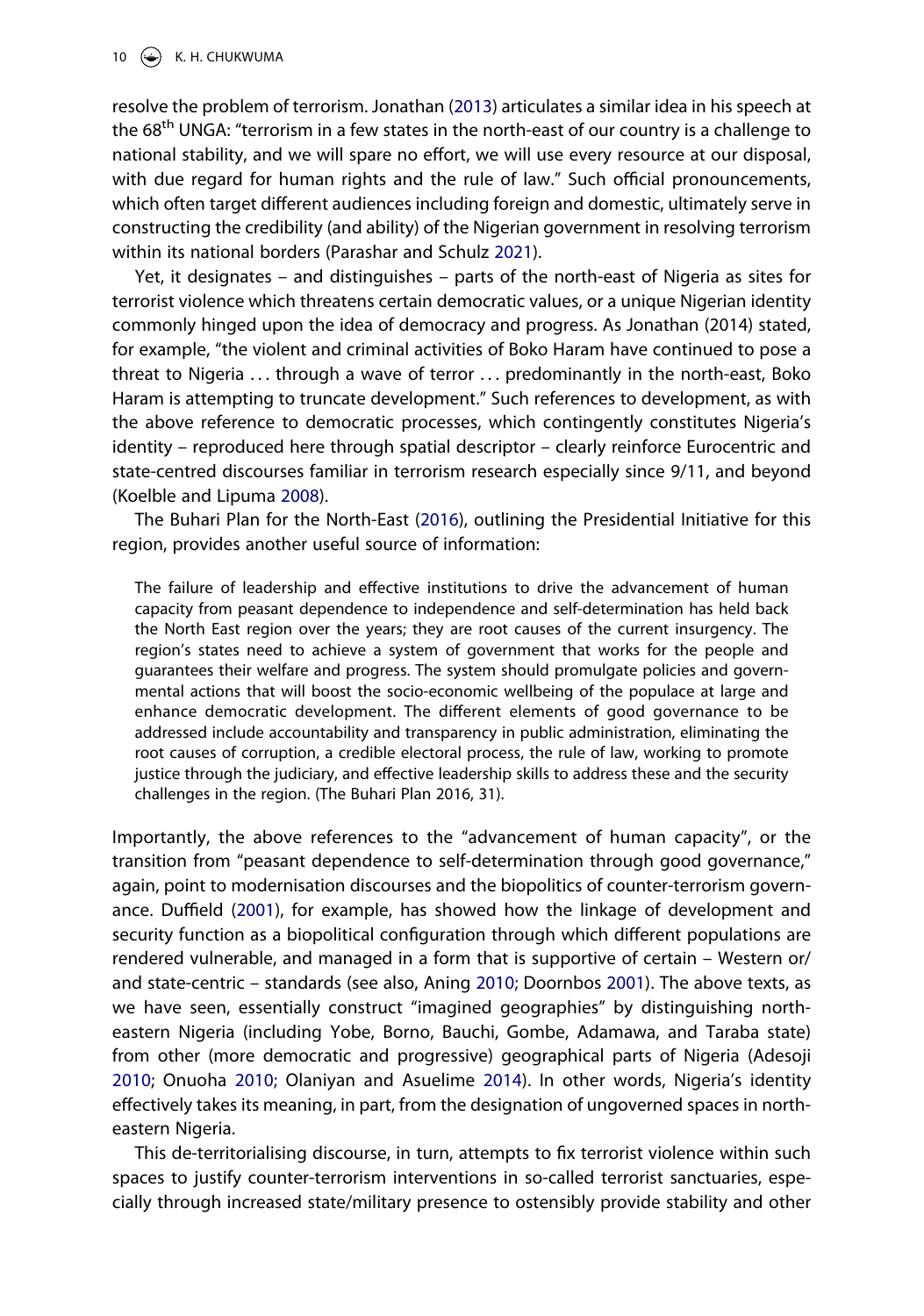<span id="page-11-3"></span><span id="page-11-1"></span>conditions for progress (Elden [2007;](#page-16-21) Jeffrey [2009\)](#page-17-21). As the Buhari Plan (2016, 31) indicates: "security is the precondition for the return of productive normality in the [north-east] region, through increased military presence to recover territories from the terrorists to ensure the safe return of displaced persons and development." This reflects Bilgin and Morton's [\(2002\)](#page-15-10) idea of "embedded statism", in which the state is naturalised as the means through which security and development are guaranteed. There are, however, several cases of state repression and violence in the north-east carried out by the Nigerian military (Ugwueze and Onuoha [2020\)](#page-18-1). Moreover, such statist discourse often overlaps with, and reinforces, broader Eurocentric and Islamophobic discourses, including regarding the threats posed by Islamic extremism to democracy and progress (Parashar [2018](#page-18-13) Gunning and Jackson [2011](#page-16-22)).

<span id="page-11-4"></span>This construction of identity and – or through – space is indeed flexible, extending beyond Nigeria's territorial boundary to include countries in the LCB. The NSS (2014, 9) describes the "north-east region as a vast territory with a shared boundary with three countries, including Cameroon, Chad, and Niger Republic, which has a history of sectarian violence." This reference to the vastness of north-east Nigeria and its relationship with other countries and societies in the LCB invokes a particular living colonial past, alongside certain imperialistic practices which blurs into the above-identified Eurocentric and statecentric discourse. As the NSS [\(2019,](#page-17-22) 4–5) explicitly indicates: "the relative economic, geographical, and political challenges in some of these countries encourage terrorism, hence we need to monitor events in these countries." The NACTEST (2016) also notes:

<span id="page-11-5"></span>A major security concern within Nigeria is the ease with which persons and goods enter and leave the country through borders, which are inadequately protected. Notwithstanding the provisions of the ECOWAS Protocol on free movement between member states, it is expected that persons entering the country must be duly documented and accounted for. Irrespective of the strength in cross-border cultural affinity, the effect of criminally minded individuals entering the country to perpetrate acts of terrorism is high. This will require establishing joint border patrols with contiguous neighbours and enhancing traditional border security systems. (NACTEST 2016, 22-23).

<span id="page-11-2"></span><span id="page-11-0"></span>Similar assumptions about Nigeria's problematic neighbours, region or borders, is outlined in the Counter-terrorism Centre Report ([2018,](#page-16-23) 43–44): "Boko Haram's attacks in the North-east is attributed to use of hard drugs, hence we must control chemical substances beyond materials for explosives but also illicit drug trafficking . . . smuggled into Nigeria due to the porosity of the borders in the north-east." Written in this way, then, terrorism in Nigeria is externalised, inverted and portrayed as a broader sub-regional problem caused by other external problems, including state weakness or failure in the LCB (Abgiboa [2017\)](#page-15-11). More recently, in 2019, the Defence HQ expressed in a press release: "Boko haram is not in control of any inch of Nigeria's territory. They have been pushed to the Tumbus, the Islands within the neighbouring countries of Chad and Niger Republics where they are hibernating and from where they launch attacks" (Defence HQ [2016\)](#page-16-16). This, on the one hand, attempts to fix terrorists/terrorism in specific (external/foreign) spaces and, on the other, reassure Nigerians and other audiences of its territorial integrity or safety.

The consistent mention of Nigeria's territorial borders within this discourse invariably illustrates its construction, flexibility and mobilisation for (national) identity and political practices. This also poses important questions regarding the development of a regional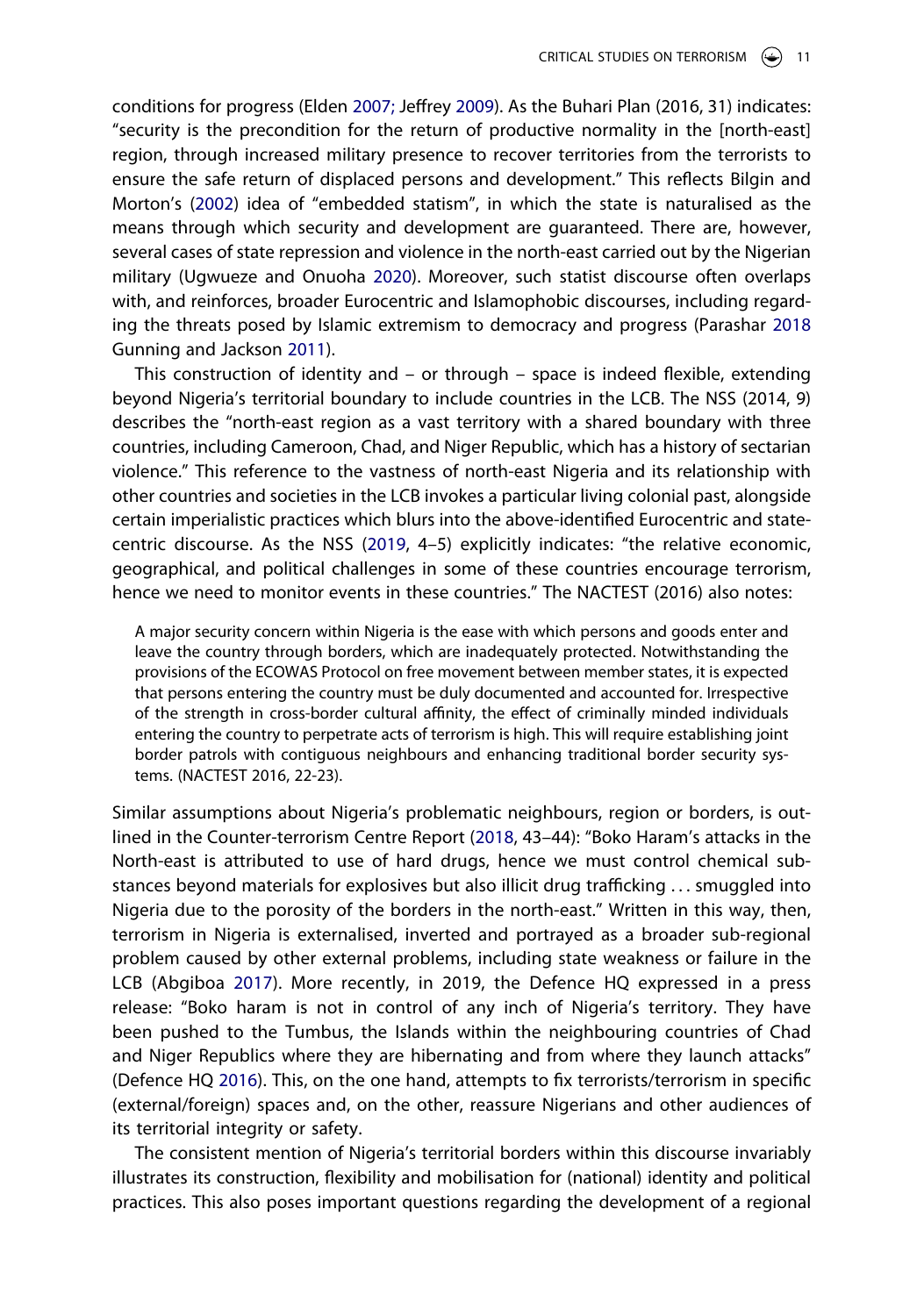#### 12  $\left(\rightarrow\right)$  K. H. CHUKWUMA

<span id="page-12-3"></span><span id="page-12-1"></span>security complex, as often assumed in most work on counter-terrorism efforts in the LCB (Albert [2017](#page-15-12); Tar and Mustapha [2017;](#page-18-20) Atangana [2018](#page-15-13)). States within this region, according to much of this literature, share certain similar security problems, such as terrorism, as well as certain regional interests and aims (Tar and Mustapha [2017](#page-18-20)). According to Tar and Bala ([2019](#page-18-16)), for example, the contextual features that provide ground for terrorism in the LCB are equally attended to by the resurgence of regional security complexes. So far, regional collaboration, especially through the Lake Chad Basin Commission and the MNJTF, has been plagued by various problems including the lack of intelligence sharing among the participating countries, and the difficulty of a borderless counter-insurgency operation (cutting across in Borno state, Nigeria; Diffa in Niger; Kolofata in Cameroon; and around some Lake Chad Islands) (Umoh in Tar and Bala [2019](#page-18-16), 93). The consequences of Nigerian counter-terrorism discourse, as discussed below, raise crucial questions about ongoing counter-terrorism strategies and efforts in the LCB and how they integrate with, or upend other national efforts and ambitions (this is, of course, beyond the scope of this current article).

#### *Implications of this discourse*

The foregoing discussion illustrates the relationship between geography, identity and subjectivity within Nigerian counter-terrorism discourse. These official representations in general, seek to invent a unique Nigerian identity by designating ungoverned spaces in north-east Nigeria and the LCB. It facilitates the rendering of territories, countries and communities as problematic to provide justification for state intervention in these spaces. Though this evidently reinvigorates certain Eurocentric and state-centric ideas prominent in post-9/11 counter-terrorism discourse, it intersects with other broader discourses of colonialism and imperialism that present a range of implications outlined in what follows.

<span id="page-12-4"></span>A first obvious implication is the expansion of state power through military intervention, portrayed as the "precondition for a return to normality", for filling the so-called power vacuum exploited by terrorist groups in north-east Nigeria and the LCB (Taylor [1994\)](#page-18-21). A good illustration here is the counter-insurgency operations codenamed LAFIYA DOLE, in which the military command and control centre was moved to Maiduguri in Borno state, described as "the epicentre of the insurgency" (NSS 2019, 23). There are, however, several reports and allegations of human rights violations and other related freedoms linked to this move (Guardian [2019\)](#page-15-14). Indeed, it is somewhat true, as Bajpai and Parashar ([2020](#page-15-15)) suggest, that African states are caught up in a "postcolonial dilemma". On the one hand, failure to achieve certain global (western) standards – including political stability and development – risks being classified as a failed/fragile/failing state. On the other hand, the use of harsh measures to achieve the required developmental metrics also risks falling into the same category of fragile or failed states.

<span id="page-12-2"></span><span id="page-12-0"></span>Second, and a related issue, is the biopolitics of managing populations in so-called ungoverned spaces through good governance and development-focused initiatives ostensibly to improve "backward" communities. This, however, renders particular groups, communities, beliefs and practices in north-eastern Nigeria as inherently unsuitable or incongruent with liberal democratic norms. The profiling and targeting of Almajirai Koranic pupils, mostly located in northern Nigeria and often described as terrorist "footsoldiers," is illustrative of this point. The NACTEST (2016, 19) notes that "they are neither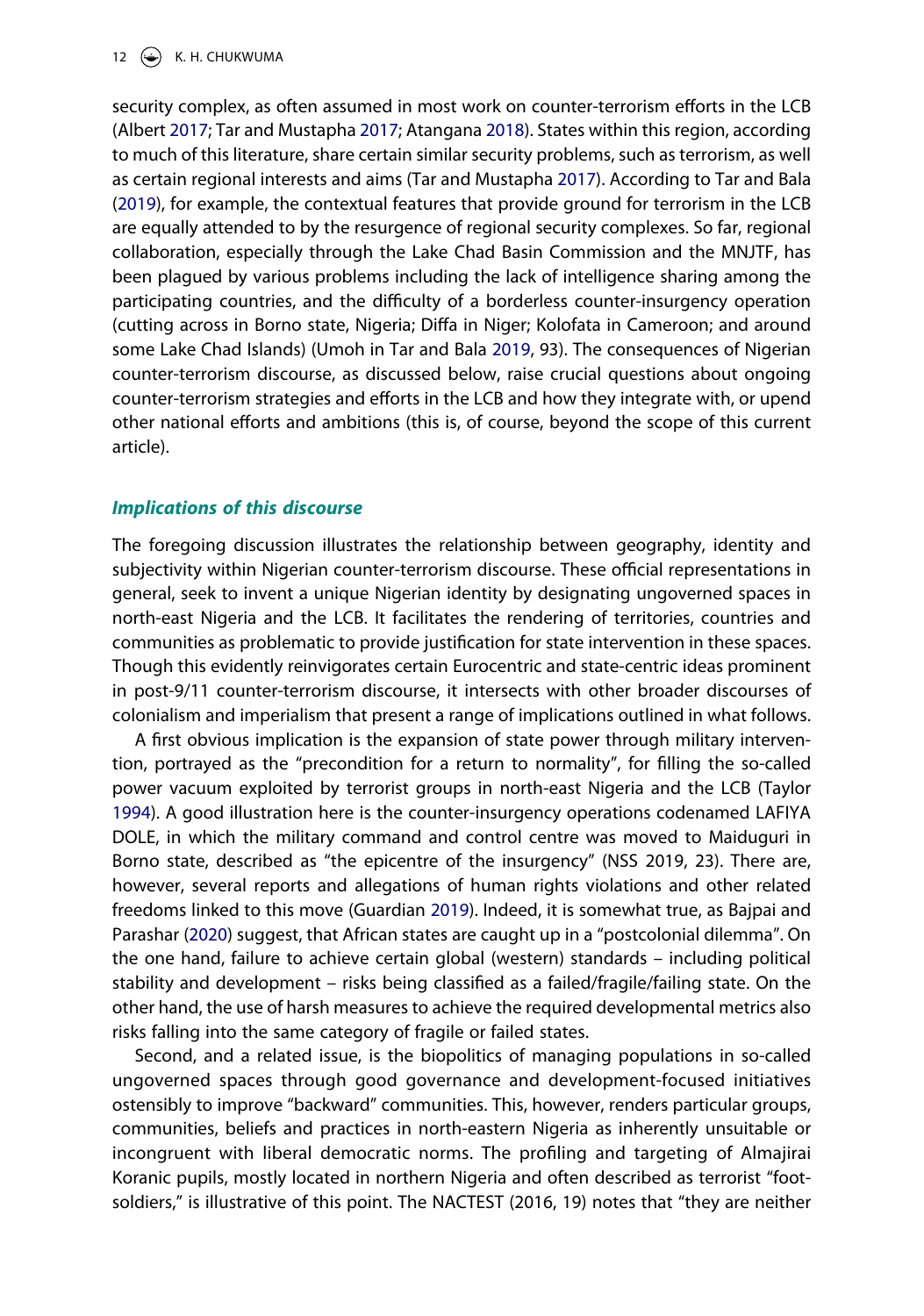<span id="page-13-0"></span>educated nor possess any skill to enable them to integrate into the (mainstream) society." The construction of Almajirai pupils as uneducated or misfits perpetuates an Islamophobic discourse, positioning them as threats to the wider (democratic and progressive) Nigerian society. Abrahamsen ([2004](#page-15-16)) has shown how this discourse of ungoverned spaces links Africa's poor – her dangerous classes, the marginalised, excluded – to international security problems and terrorism. Overall, this could potentially generate a negative image of fear of north-east Nigeria and the LCB, creating hostility and suspicion towards the peoples and communities in these spaces, as well as their beliefs and practices (Zulaika [2009](#page-18-22)).

<span id="page-13-4"></span><span id="page-13-3"></span><span id="page-13-1"></span>Third, this discourse perpetuates certain colonial and imperialist ideas and practices that have potentially troubling ramifications. On the one hand, it attempts to fix Nigeria's colonial boundary through various discursive claims and border control technique which pose relevant consequences for transnational and ethnic affiliations along these largely arbitrary borders. Moreover, this greatly undermines the free movement protocol of ECOWAS and other efforts towards addressing rigid borders (Chukwuma [2020\)](#page-16-24). The NACTEST (2016, 23) indicates that: "all national assets would be harnessed and properly exploited to strengthen and enhance border security." Indeed, Africa's inherited borders have featured prominently in the discussion around decolonisation for different reasons, including the challenges posed to African mobilities and identities (Adotey [2020](#page-15-17)). Furthermore, this discourse encourages imperialistic practices such as Nigeria's interference in the domestic affairs of its neighbours, which may elicit resistance to Nigeria's hegemony and undermine ongoing collaboration in the LCB. While recognising (the construction of) Nigeria's sovereignty over its territorial borders, this discourse could also encourage – or justify – the intervention of external actors in this region. Bachmann [\(2008](#page-15-18)), for example, notes how the Sahel region, which includes countries within the LCB, is represented as ungoverned by U.S. state officials to justify U.S. intervention in the area.

#### <span id="page-13-2"></span>**Conclusion: critical terrorism studies and postcolonialism**

Having examined the relationship between geography and identity within Nigerian counterterrorism discourse, I finish in the following section by examining the importance and urgency for increased contribution from postcolonial studies in terrorism research. As discussed above, the link between discourse, geography, identity and subjectivity, as developed in postcolonial studies permits the broadening of knowledge on terrorism and counter-terrorism. Postcolonial theory, more generally, provides useful conceptual tools for exploring and navigating the complexity of identity, and illustrates how knowledge and power work in postcolonial contexts. This relationship between knowledge and power, though, has been given considerable attention within CTS which has contributed significantly to broadening knowledge about terrorism and contemporary counter-terrorism practices. Notably, this includes illustrating the role of representation in the production of terrorist threats often against Western societies, especially since the terrorist attacks against the United States on 11 September 2001 (Jackson [2005](#page-17-2); Martini [2018\)](#page-17-14). Building on this contribution in terrorism studies, postcolonialism, and the concepts developed within this scholarship, provides a useful and broader framework for analysing or exploring discourses surrounding terrorism and counter-terrorism.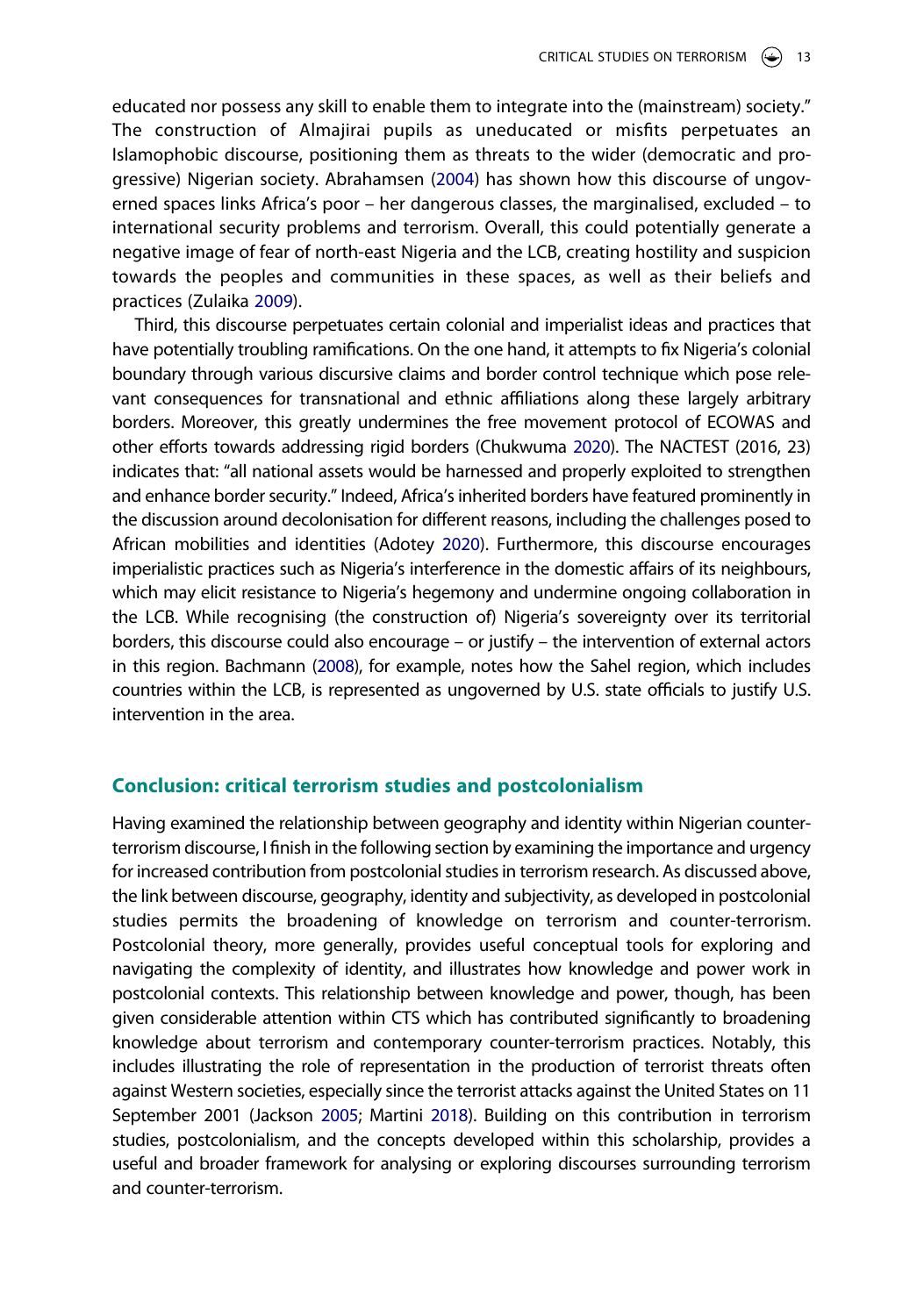<span id="page-14-1"></span>The notion of space deployed in this article, for example, illustrates constructions of identity through geography, highlighting important linkages, intersections and distinctions between different discourses including Eurocentric, statist, colonial and imperialistic ones. The immense contribution of postcolonial studies to International Relations and security studies has persistently been emphasised and appreciated (Barkawi and Laffey [2006](#page-15-19)). (Critical) terrorism studies, too, is in a good position to engage more with, and acknowledge, insights from this body of knowledge. Thus, to expand its research agenda beyond, and away from, westerndominant discourses especially those related to 9/11, CTS should engage with ideas and concepts from postcolonial scholarship to explore and identify diverse knowledges and practices related to (counter-)terrorism. This offers two crucial opportunities worth outlining in turn.

<span id="page-14-3"></span>First, is the possibility to develop alternative vocabularies for explaining both terrorism and counter-terrorism in different contexts. This is especially relevant in the context of new and emerging frameworks deployed in terrorism research after 9/11, such as "extremism" and "radicalization", which largely reinforce problematic western bias, blindsight and assumptions (Kundnani [2012\)](#page-17-23). Thus, the longue durée of postcolonial interventions increasingly permits the generation of different terminologies and frameworks of analysis than those developed in (critical) terrorism studies. The second entails widening the purview of terrorism research beyond the threats facing western countries to recognise other violences, including colonial and/or imperialist violence, which commonly abide outside the realm of terrorism and counter-terrorism discourse.

### **Note**

<span id="page-14-2"></span><span id="page-14-0"></span>1. This study only maps out the over-arching commitment that is generally agreed upon by different scholars working within this research paradigm. See, Jackson et al. ([2011](#page-17-9)). *Terrorism: A critical introduction*; Heath-Kelly [\(2010\)](#page-16-25). "Critical Terrorism Studies, Critical Theory and the 'naturalistic fallacy'." *Security Dialogue* 41 (3): 235–254; Jarvis, L. [2009.](#page-17-8) "The spaces and faces of critical terrorism studies." *Security Dialogue* 40 (1): 5–27; Dixit and Stump ([2011](#page-16-3)). "A response to Jones and Smith: it's not as bad as it seems; or, five ways to move Critical Terrorism Studies forward." *Studies in Conflict and Terrorism* 34 (6): 501–511.

### **Disclosure statement**

No potential conflict of interest was reported by the author(s).

### **Notes on contributor**

*Kodili Henry Chukwuma* is a PhD candidate and Associate tutor in the School of Politics, Philosophy, Language and Communication at the University of East Anglia, United Kingdom. His current research focuses on state counter-terrorism strategies in Nigeria. His works has been published or forthcoming in *Security Dialogue, Critical Studies on Terrorism, African Security, E-International Relations*, and LSE blog. He has interests in critical security studies, African politics, IR Theory, terrorism and counter-terrorism, and postcolonial studies. Email: K.chukwuma@uea.ac.uk. Twitter: @chukwumakodili.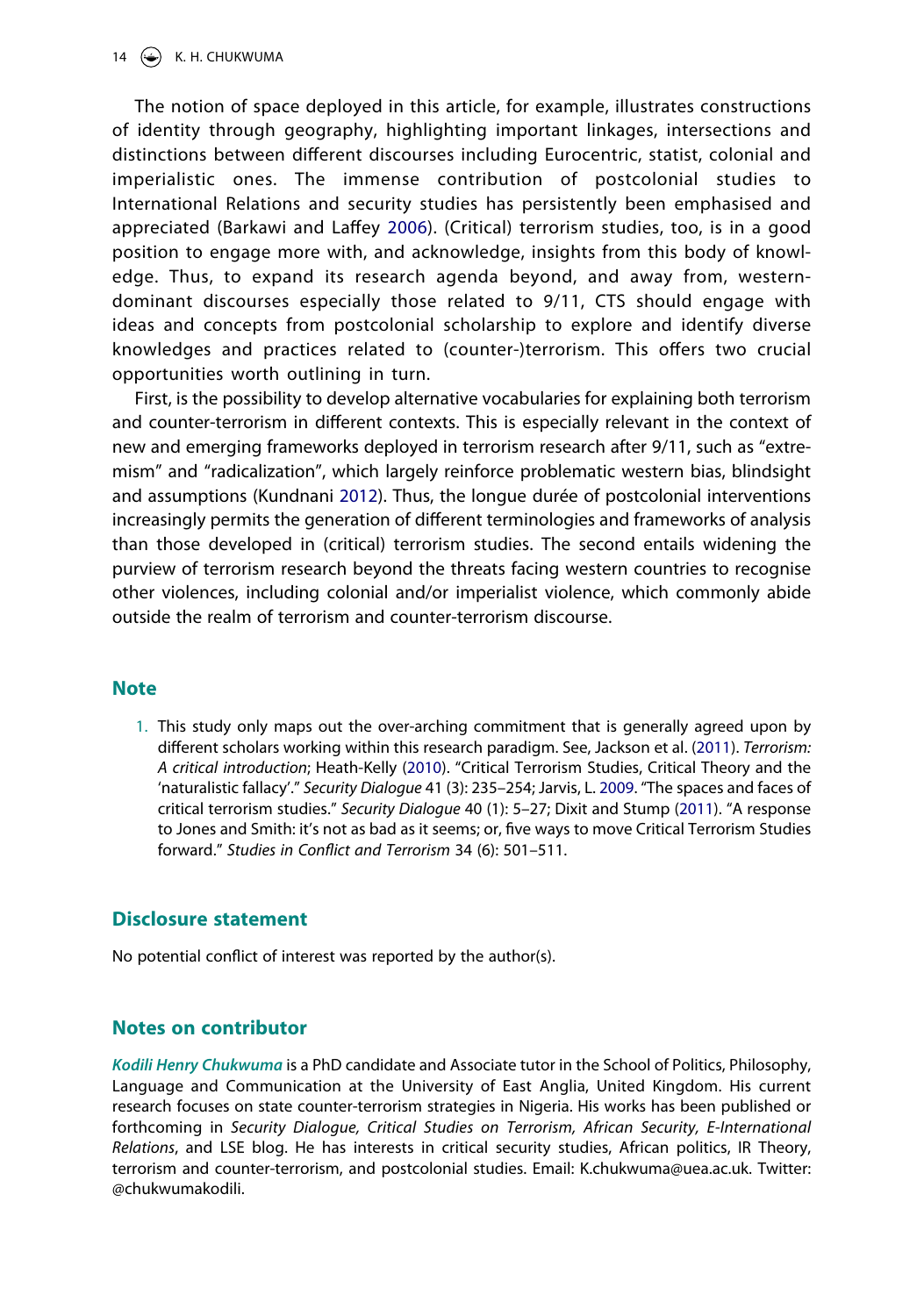#### **ORCID**

Kodili Henry Chukwuma **http://orcid.org/0000-0003-2181-5009** 

### **References**

- <span id="page-15-14"></span>Guardian. [2019.](#page-12-0) Army denies alleged killings by troops on Kaduna-Abuja Highway. [online]. Accessed 10 August 2021. <https://guardian.ng/tag/operation-lafiya-doyle/>
- <span id="page-15-11"></span>Abgiboa, D. E. [2017](#page-11-0). "Borders that Continue to Bother Us: The Politics of Border Security Cooperation in Africa's Lake Chad Basin." *Commonwealth & Comparative Politics* 55 (4): 403–425. doi:[10.1080/](https://doi.org/10.1080/14662043.2017.1312730) [14662043.2017.1312730](https://doi.org/10.1080/14662043.2017.1312730).
- <span id="page-15-1"></span>Abrahamsen, R. [2003](#page-2-0). "African Studies and the Postcolonial Challenge." *African Affairs* 102 (407): 189–210. doi:[10.1093/afraf/adg001](https://doi.org/10.1093/afraf/adg001).
- <span id="page-15-16"></span>Abrahamsen, R. [2004](#page-13-0). "A Breeding Ground for Terrorists? Africa and Britain's 'War on Terrorism'." *Review of African Political Economy* 31 (102): 677–684. doi:[10.1080/0305624042000327840](https://doi.org/10.1080/0305624042000327840).
- <span id="page-15-3"></span>Abu-Bakare, A. [2020](#page-6-0). "Counter-terrorism and Race." *International Politics Reviews* 8 (1): 79–99. doi:[10.1057/s41312-020-00074-x.](https://doi.org/10.1057/s41312-020-00074-x)
- <span id="page-15-9"></span>Adesoji, A. [2010.](#page-10-0) "Boko Haram Uprising and Islamic Revivalism in Nigeria." *African Spectrum* 45 (2): 95–108. doi:[10.1177/000203971004500205.](https://doi.org/10.1177/000203971004500205)
- <span id="page-15-17"></span>Adotey, E. [2020.](#page-13-1) "An Imaginary Line? Decolonisation, Bordering and Borderscapes on the Ghana– Togo Border." *Third World Quarterly*. doi:[10.1080/01436597.2020.1813019.](https://doi.org/10.1080/01436597.2020.1813019)
- <span id="page-15-5"></span>Agnew, J., and S. Corbridge. [1995](#page-6-1). *Mastering Space: Hegemony, Territory and International Political Economy*. London: Routledge.
- <span id="page-15-4"></span>Ahmad, A. [1995.](#page-6-2) "The Politics of Literary Postcoloniality." *Race & Class* 36 (3): 1–20. doi:[10.1177/](https://doi.org/10.1177/030639689503600301) [030639689503600301](https://doi.org/10.1177/030639689503600301).
- <span id="page-15-2"></span>Akinola, O. [2015](#page-3-0). "Boko Haram Insurgency in Nigeria: Between Islamic Fundamentalism, Politics, and Poverty." *African Security* 8 (1): 1–29. doi:[10.1080/19392206.2015.998539](https://doi.org/10.1080/19392206.2015.998539).
- <span id="page-15-12"></span>Albert, I. O. [2017.](#page-12-1) "Rethinking the Functionality of the Multinational Joint Task Force in Managing the Boko Haram Crisis in the Lake Chad Basin." *African Development* XLII (3): 119–135.
- <span id="page-15-8"></span>Aning, K. [2010.](#page-10-1) "Security, the War on Terror, and Official Development Assistance." *Critical Studies on Terrorism* 3 (1): 7–26. doi:[10.1080/17539151003594178.](https://doi.org/10.1080/17539151003594178)
- <span id="page-15-7"></span>Arsenault, E. G., and T. Bacon. [2015.](#page-9-0) "Disaggregating and Defeating Terrorist Safe Havens." *Studies in Conflict and Terrorism* 38 (2): 85–112. doi:[10.1080/1057610X.2014.977605.](https://doi.org/10.1080/1057610X.2014.977605)
- <span id="page-15-13"></span>Atangana, E. M. [2018.](#page-12-1) "The Underlying Reasons for the Emerging Dynamic of Regional Security Cooperation against Boko Haram." *African Review* 10 (2): 206–215. doi:[10.1080/](https://doi.org/10.1080/09744053.2018.1485257) [09744053.2018.1485257](https://doi.org/10.1080/09744053.2018.1485257).
- <span id="page-15-18"></span>Bachmann, J. [2008](#page-13-2). "The Danger of 'Under-governed' Spaces: The 'War on Terror' and Its Effects on the Sahel Region." In *The Social Life of Anti-terrorism Laws: The War on Terror and the Classifications of the Dangerous Other* (Bielefeld, Germany: Transcript Verlag). edited by J. M. Eckert, 131–162. Transcript Verlag, Bielefeld.
- <span id="page-15-15"></span>Bajpai, R. D., and S. Parashar. [2020](#page-12-2). "India in the 'Asian Century': Thinking like a Hegemon?" In *Hegemony and World Order: Reimagining Power in Global Politics*, edited by T. Casier, P. Dutkiewicz, and J. A. Scholte, 208–223. London, New York: Routledge.
- <span id="page-15-19"></span>Barkawi, T., and M. Laffey. [2006.](#page-14-1) "The Postcolonial Moment in Security Studies." *Review of International Studies* 32 (2): 329–352. doi:[10.1017/S0260210506007054.](https://doi.org/10.1017/S0260210506007054)
- <span id="page-15-0"></span>Barnard-Wills, D., and C. Moore. [2010](#page-2-1). "The Terrorism of the Other: Towards a Contrapuntal Reading of Terrorism in India." *Critical Studies on Terrorism* 3 (3): 383–402. doi:[10.1080/](https://doi.org/10.1080/17539153.2010.521641) [17539153.2010.521641.](https://doi.org/10.1080/17539153.2010.521641)
- <span id="page-15-10"></span>Bilgin, P., and D. Morton. [2002](#page-11-1). "Historicising the Representation of "Failed States": Beyond the Cold War Annexation of the Social Sciences." *Third World Quarterly* 23 (1): 55–80. doi:[10.1080/](https://doi.org/10.1080/01436590220108172) [01436590220108172](https://doi.org/10.1080/01436590220108172).
- <span id="page-15-6"></span>Buhari, M. [2015.](#page-8-1) Address at the General Debate of the 70th Regular Session of the United Nations General Assembly [Online]. Accessed 12 June 2020. <https://gadebate.un.org/en/70/nigeria>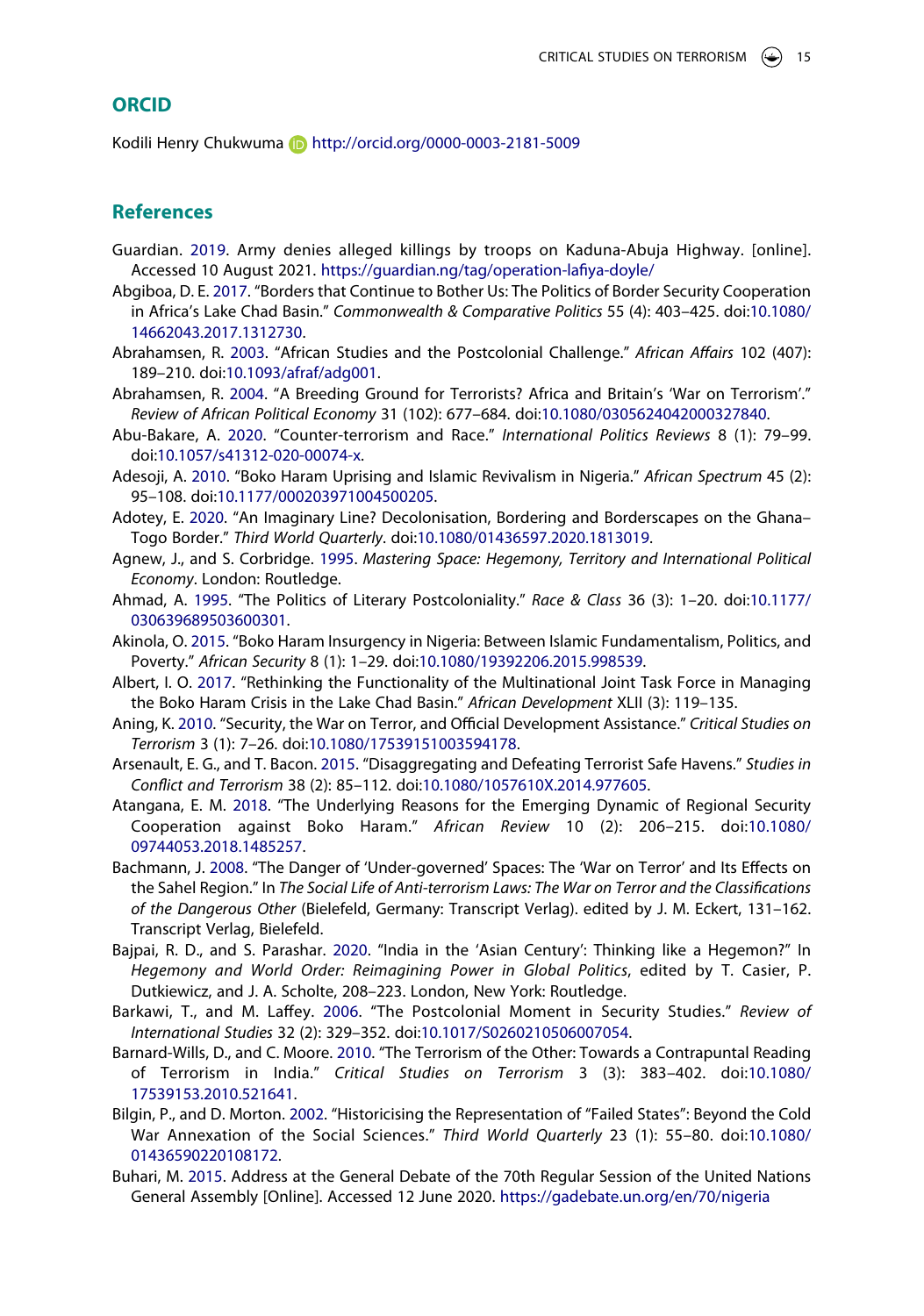16  $\left(\rightarrow\right)$  K. H. CHUKWUMA

<span id="page-16-18"></span>The Buhari Plan: Rebuilding the North East. [2016.](#page-10-2)

- <span id="page-16-24"></span>Chukwuma, K. H. [2020.](#page-13-3) "Constructing the Herder-farmer Conflict as (In)security in Nigeria." *African Security* 13 (1): 54–76. doi:[10.1080/19392206.2020.1732703](https://doi.org/10.1080/19392206.2020.1732703).
- <span id="page-16-11"></span>Clayton, D. [2003.](#page-7-0) "Review of Postcolonial Geographies." In *Janus Head*, edited by B. Alison, and C. McEwan. 6 (2): 341–344.
- <span id="page-16-2"></span>Comolli, V. [2015](#page-3-1). *Boko Haram: Nigeria's Islamist Insurgency*. London: Hurst and Company.
- <span id="page-16-23"></span>Counter-terrorism Centre Report. [2018](#page-11-2) [online]. Accessed 1 April 2020. [https://ctc.gov.ng/counter](https://ctc.gov.ng/counter-terrorism-centre-strategic-report-2018/)[terrorism-centre-strategic-report-2018/](https://ctc.gov.ng/counter-terrorism-centre-strategic-report-2018/)
- <span id="page-16-10"></span>Dalby, S., and G. Ó. Tuathail. [1998](#page-6-1). "Introduction." In *Rethinking Geopolitics*, edited by S. Dalby and G. Ó. Tuthail, 1–15. London: Routledge.
- <span id="page-16-7"></span>Darby, P., and A. J. Paolini. [1994.](#page-5-0) "Bridging International Relations and Postcolonialism." *Alternatives: Global, Local, Political* 19 (3): 371–397. doi:[10.1177/030437549401900304](https://doi.org/10.1177/030437549401900304).
- <span id="page-16-16"></span>Defence Headquarters. [2016.](#page-8-2) Nigerian Troops clears more Boko Haram enclaves in northern Borno state. [online]. Accessed 15 July 2021. [https://defenceinfo.mil.ng/nigerian-troops-clears-more](https://defenceinfo.mil.ng/nigerian-troops-clears-more-boko-haram-enclaves-in-northern-bornu-state-rescues-195-persons/)[boko-haram-enclaves-in-northern-bornu-state-rescues-195-persons/](https://defenceinfo.mil.ng/nigerian-troops-clears-more-boko-haram-enclaves-in-northern-bornu-state-rescues-195-persons/)
- <span id="page-16-9"></span>Dirlik, A. [1994](#page-6-2). "The Postcolonial Aura: Third World Criticism in the Age of Global Capitalism." *Critical Inquiry* 20 (2): 328–342. doi:[10.1086/448714.](https://doi.org/10.1086/448714)
- <span id="page-16-3"></span>Dixit, P., and J. L. Stump. [2011](#page-5-1). "A Response to Jones and Smith: It's Not as Bad as It Seems; Or, Five Ways to Move Critical Terrorism Studies Forward." *Studies in Conflict and Terrorism* 34 (6): 501–511. doi:[10.1080/1057610X.2011.571195.](https://doi.org/10.1080/1057610X.2011.571195)
- <span id="page-16-20"></span>Doornbos, M. [2001](#page-10-1). ""Good Governance": The Rise and Decline of a Policy Metaphor." *Journal of Development Studies* 376 (6): 93–108. doi:[10.1080/713601084](https://doi.org/10.1080/713601084).
- <span id="page-16-19"></span>Duffield, M. [2001](#page-10-3). *Global Governance and New Wars*. London: Zed Books.
- <span id="page-16-0"></span>Eji, E. [2016.](#page-2-2) "Rethinking Nigeria's Counter-terrorism Strategy." *The International Journal of Intelligence, Security, and Public Affairs* 18 (3): 198–220. doi:[10.1080/23800992.2016.1242278](https://doi.org/10.1080/23800992.2016.1242278).
- <span id="page-16-21"></span>Elden, S. [2007](#page-11-3). "Terror and Territory." *Antipode* 39 (5): 821–845. doi:[10.1111/j.1467-8330.2007.00554.x](https://doi.org/10.1111/j.1467-8330.2007.00554.x).
- <span id="page-16-5"></span>Feyyaz, M. [2016.](#page-5-2) "The Discourse and Study of Terrorism in Decolonised States: The Case of Pakistan." *Critical Studies on Terrorism* 9 (3): 455–477. doi:[10.1080/17539153.2016.1192261](https://doi.org/10.1080/17539153.2016.1192261).
- <span id="page-16-13"></span>Goodluck, J. [2013.](#page-8-3) Address at the General Debate of the 68th Regular Session of the United Nations General Assembly [online]. Accessed 12 June 2020. <https://gadebate.un.org/en/68/nigeria>
- <span id="page-16-14"></span>Goodluck, J. [2014.](#page-8-4) Address at the General Debate of the 69th Regular Session of the United Nations General Assembly [online]. Accessed 12 June 2020. <https://gadebate.un.org/en/69/nigeria>
- <span id="page-16-15"></span>Goodluck, J. [2015.](#page-8-5) New Year message [online]. Channels News. Accessed 15 July 2021. [https://www.](https://www.channelstv.com/2015/01/01/full-text-president-goodluck-jonathans-new-year-broadcast/) [channelstv.com/2015/01/01/full-text-president-goodluck-jonathans-new-year-broadcast/](https://www.channelstv.com/2015/01/01/full-text-president-goodluck-jonathans-new-year-broadcast/)
- <span id="page-16-8"></span>Groothuis, S. [2020](#page-6-0). "Researching Race, Racialisation, and Racism in Critical Terrorism Studies: Clarifying Conceptual Ambiguities." *Critical Studies on Terrorism* 13 (4): 680–701. doi:[10.1080/](https://doi.org/10.1080/17539153.2020.1810990) [17539153.2020.1810990](https://doi.org/10.1080/17539153.2020.1810990).
- <span id="page-16-6"></span>Grzegorczyk, B. [2018](#page-5-3). "A Trojan Horse of A Different Colour: Counterterrorism and Islamophobia in Alan Gibbons' an Act of Love and Anna Perera's Guantanamo Boy." *Critical Studies on Terrorism* 11 (1): 26–44. doi:[10.1080/17539153.2017.1399853.](https://doi.org/10.1080/17539153.2017.1399853)
- "The Guardian, Army Denies Alleged Killings by Troops on Kaduna-Abuja Highway." *Guardian news*. Available online from: <https://guardian.ng/tag/operation-lafiya-doyle> [Accessed 10 August 2021]
- <span id="page-16-4"></span>Gunning, J. [2007.](#page-5-4) "Babies and Bathwaters: Reflecting on the Pitfalls of Critical Terrorism Studies." *European Political Science* 6 (3): 236–243. doi:[10.1057/palgrave.eps.2210144.](https://doi.org/10.1057/palgrave.eps.2210144)
- <span id="page-16-22"></span>Gunning, J., and R. Jackson. [2011.](#page-11-4) "What's so 'Religious' about 'Religious Terrorism'?" *Critical Studies on Terrorism* 4 (3): 369–388. doi:[10.1080/17539153.2011.623405](https://doi.org/10.1080/17539153.2011.623405).
- <span id="page-16-12"></span>Hansen, L. [2006.](#page-7-1) *Security as Practice: Discourse Analysis and the Bosnian War*. London: Routledge.
- <span id="page-16-25"></span>Heath-Kelly, C. [2010](#page-14-2). "Critical Terrorism Studies, Critical Theory and the 'Naturalistic Fallacy'." *Security Dialogue* 41 (3): 235–254. doi:[10.1177/0967010610370227](https://doi.org/10.1177/0967010610370227).
- <span id="page-16-1"></span>Horgan, J., and M. J. Boyle. [2008](#page-2-3). "A Case against 'Critical Terrorism Studies." *Critical Studies on Terrorism* 1 (1): 51–64. doi:[10.1080/17539150701848225.](https://doi.org/10.1080/17539150701848225)
- <span id="page-16-17"></span>Howarth, D. [2005](#page-9-1). "Applying Discourse Theory: The Method of Articulation." In *Discourse Theory in European Politics*, edited by D. Howarth, and J. Torfing, 316–347. London: Palgrave Macmillan.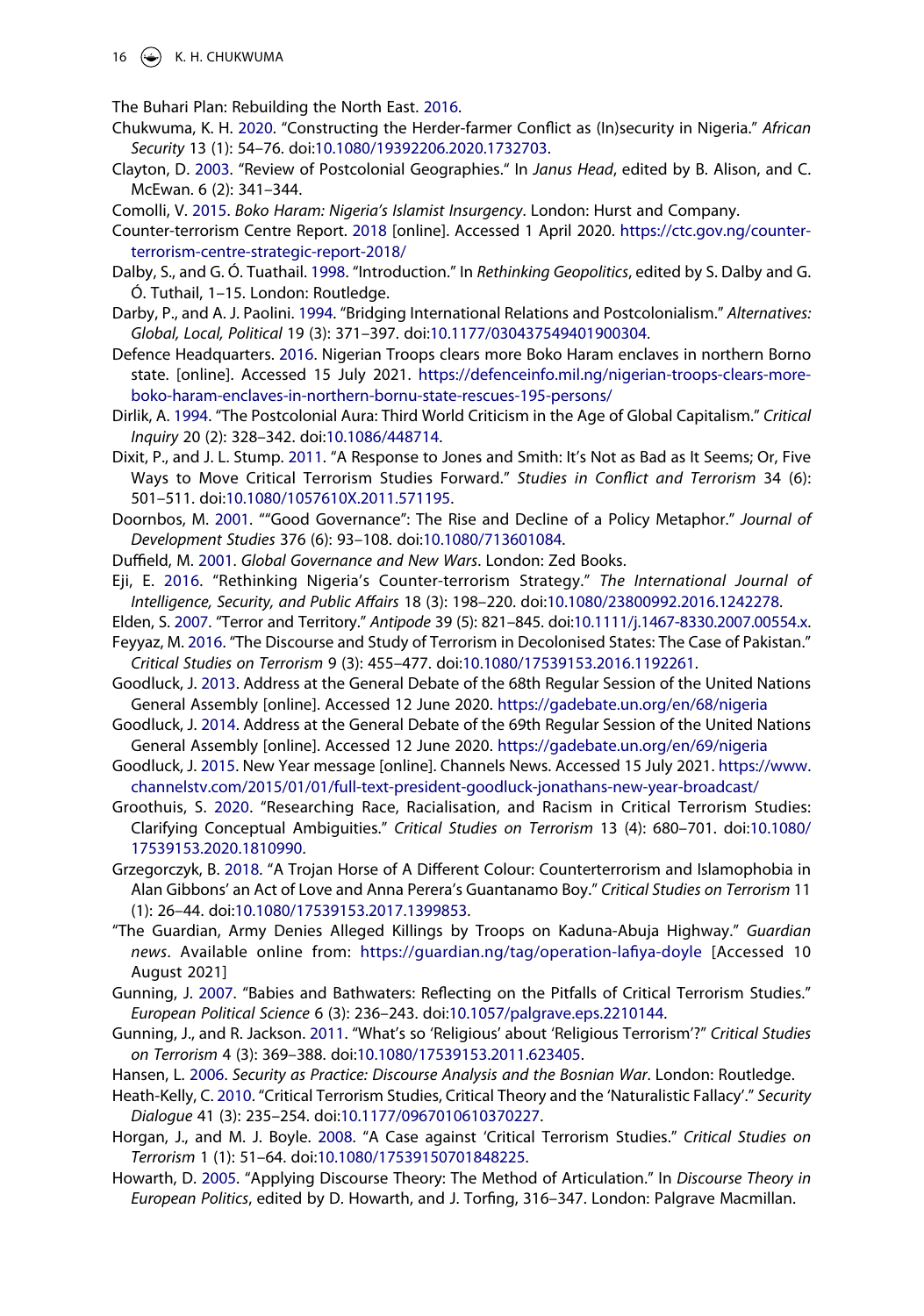- <span id="page-17-2"></span>Jackson, R. [2005.](#page-2-4) "Security, Democracy, and the Rhetoric of Counter-terrorism." *Democracy and Security* 1 (2): 147–171. doi:[10.1080/17419160500322517.](https://doi.org/10.1080/17419160500322517)
- <span id="page-17-3"></span>Jackson, R. [2007](#page-2-5). "Language, Policy and the Construction of a Torture Culture in the War on Terrorism." *Review of International Studies* 33 (3): 353–371. doi:[10.1017/S0260210507007553.](https://doi.org/10.1017/S0260210507007553)
- <span id="page-17-9"></span>Jackson, R., L. Jarvis, J. Gunning, and M. Breen-Smyth. [2011.](#page-5-1) *Terrorism: A Critical Introduction*. Basingstoke, Hampshire: Palgrave Macmillan.
- <span id="page-17-8"></span>Jarvis, L. [2009.](#page-4-0) "The Spaces and Faces of Critical Terrorism Studies." *Security Dialogue* 40 (1): 5–27. doi:[10.1177/0967010608100845](https://doi.org/10.1177/0967010608100845).
- <span id="page-17-21"></span>Jeffrey, A. [2009.](#page-11-3) "Containers of Fate: Problematic States and Paradoxical Sovereignty." In *Spaces of Security and Insecurity*, edited by A. Ingram, and K. Dodds, 43–65. London: Ashgate.
- <span id="page-17-4"></span>Khan, R. M. [2021.](#page-3-2) "Race, Coloniality and the Post 9/11 Counter-discourse: Critical Terrorism Studies and the Reproduction of the Islam-Terrorism Discourse." *Critical Studies on Terrorism* 14 (4): 498– 501. doi:[10.1080/17539153.2021.1983112](https://doi.org/10.1080/17539153.2021.1983112).
- <span id="page-17-19"></span>Koelble, T. A., and E. Lipuma. [2008](#page-10-4). "Democratizing Democracy: A Postcolonial Critique of Conventional Approaches to the 'Measurement of Democracy." *Democratization* 15 (1): 1–28. doi:[10.1080/13510340701768075](https://doi.org/10.1080/13510340701768075).
- <span id="page-17-16"></span>Korteweg, R. [2008.](#page-9-0) "Black Holes: On Terrorist Sanctuaries and Governmental Weakness." *Civil Wars*  10 (1): 60–71. doi:[10.1080/13698240701835482](https://doi.org/10.1080/13698240701835482).
- <span id="page-17-13"></span>Krishnan, M. [2017](#page-7-2). "Introduction: Postcolonial Spaces across Forms." *Journal of Postcolonial Writing*  53 (6): 629–633. doi:[10.1080/17449855.2017.1403069.](https://doi.org/10.1080/17449855.2017.1403069)
- <span id="page-17-23"></span>Kundnani, A. [2012.](#page-14-3) "Radicalisation: The Journey of a Concept." *Race & Class* 54 (2): 3–25. doi:[10.1177/](https://doi.org/10.1177/0306396812454984) [0306396812454984.](https://doi.org/10.1177/0306396812454984)
- <span id="page-17-5"></span>Loimeier, R. [2012](#page-3-1). "Boko Haram: The Development of a Militant Religious Movement in Nigeria." *African Spectrum* 47 (2–3): 137–155. doi:[10.1177/000203971204702-308](https://doi.org/10.1177/000203971204702-308).
- <span id="page-17-7"></span>Magrin, G., and M.-A. Pérouse de Montclos, eds. [2018.](#page-3-3) *Crise et Développement: La région du Lac Tchadà l'épreuve de Boko Haram*. France: Agence Francaise De Developpement.
- <span id="page-17-11"></span>Managhan, T. [2016](#page-5-3). "We All Dreamed It: The Politics of Knowing and Un-knowing the "War on Terror"." *Critical Studies on Terrorism* 10 (1): 22–43. doi:[10.1080/17539153.2016.1253817](https://doi.org/10.1080/17539153.2016.1253817).
- <span id="page-17-14"></span>Martini, A. [2018](#page-7-3). "Making Women Terrorists into "Jihadi Vrides": An Analysis of Media Narratives on Women Joining ISIS." *Critical Studies on Terrorism* 11 (3): 458–477. doi:[10.1080/](https://doi.org/10.1080/17539153.2018.1448204) [17539153.2018.1448204](https://doi.org/10.1080/17539153.2018.1448204).
- <span id="page-17-1"></span>Mbagwu, J., and A. G. Mavalla. [2016.](#page-2-2) "Nonviolent Approach: Alternative to Military Strategy for Curbing Terrorism in Nigeria." *American Scientific Research Journal for Engineering, Technology, and Sciences* 26 (3): 124–139.
- <span id="page-17-12"></span>Mbembe, A. [2003](#page-6-3). "'"necropolitics," Trans. L.Meintjes." *Public Culture* 15 (1): 11–40. doi:[10.1215/](https://doi.org/10.1215/08992363-15-1-11) [08992363-15-1-11](https://doi.org/10.1215/08992363-15-1-11).
- <span id="page-17-15"></span>Milliken, J. [1999](#page-9-2). "The Study of Discourse in International Relations: A Critique of Research and Methods." *European Journal of International Relations* 5 (2): 225–254. doi:[10.1177/](https://doi.org/10.1177/1354066199005002003) [1354066199005002003.](https://doi.org/10.1177/1354066199005002003)
- <span id="page-17-6"></span>National Counter-terrorism Strategy. [2016.](#page-3-4) [online]. Accessed 10 May 2018. [https://ctc.gov.ng/](https://ctc.gov.ng/national-counter-terrorism-strategy-2016/) [national-counter-terrorism-strategy-2016/](https://ctc.gov.ng/national-counter-terrorism-strategy-2016/)
- <span id="page-17-18"></span>National Security Strategy. [2014.](#page-9-3) [online]. Accessed 15 July 2021. [https://ctc.gov.ng/nigerian](https://ctc.gov.ng/nigerian-national-security-strategy-2014/)[national-security-strategy-2014/](https://ctc.gov.ng/nigerian-national-security-strategy-2014/)
- <span id="page-17-22"></span>National Security Strategy. [2019.](#page-11-5) [online]. Accessed 15 July 2021. [https://ctc.gov.ng/nigerian](https://ctc.gov.ng/nigerian-national-security-strategy-2019/)[national-security-strategy-2019/](https://ctc.gov.ng/nigerian-national-security-strategy-2019/)
- <span id="page-17-10"></span>Nazir, P. [2010.](#page-5-5) "War on Terror in Pakistan and Afghanistan: Discursive and Political Contestations." *Critical Studies on Terrorism* 3 (1): 63–81. doi:[10.1080/17539151003594236.](https://doi.org/10.1080/17539151003594236)
- <span id="page-17-17"></span>Oakley, D., and P. Proctor. [2012](#page-9-4). "Ten Years of GWOT, the Failure of Democratization, and the Fallacy of "Ungoverned Spaces"." *Journal of Strategic Studies* 5 (1): 1–14.
- <span id="page-17-20"></span>Olaniyan, A., and L. Asuelime. [2014.](#page-10-5) "Boko Haram Insurgency and the Widening of Cleavages in Nigeria." *African Security* 7 (2): 91–109. doi:[10.1080/19392206.2014.909246.](https://doi.org/10.1080/19392206.2014.909246)
- <span id="page-17-0"></span>Onapajo, H. [2017.](#page-2-6) "Has Nigeria Defeated Boko Haram? An Appraisal of the Counter-terrorism Approach under the Buhari Administration." *Strategic Analysis* 41 (1): 61–73. doi:[10.1080/](https://doi.org/10.1080/09700161.2016.1249177) [09700161.2016.1249177](https://doi.org/10.1080/09700161.2016.1249177).